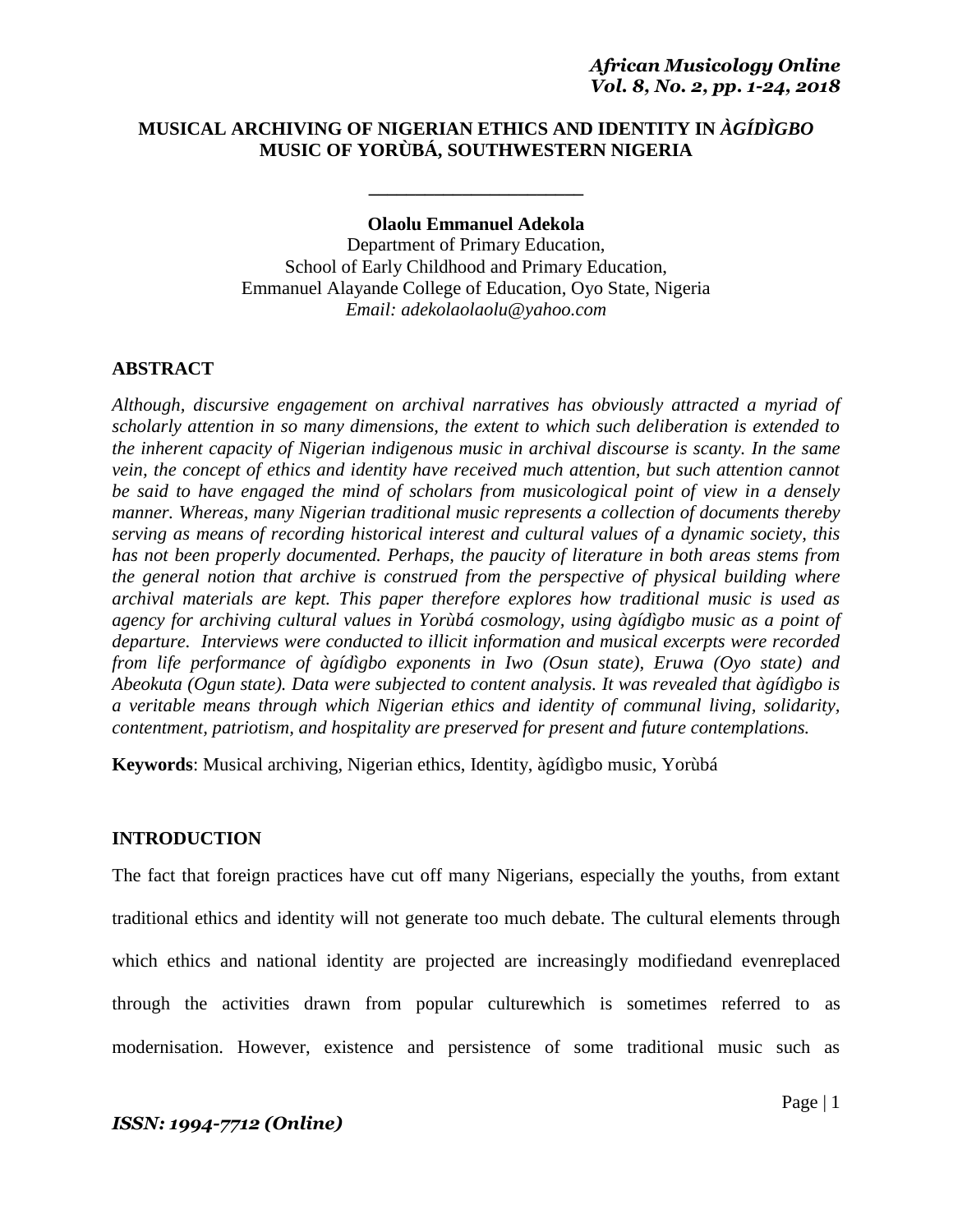*àgídìgbo*give a beak of hope in preserving the Nigerian cultural values such as communal living, respect for elders, courtesy and solidarity among others. Although ethics and identity have attracted attention of Nigerian scholars and social analysts, little or no attention has been devoted to ethical issue from musicological point of view. This paper therefore focuses on how *àgídìgbo* music of Yorùbá, southwest Nigeria, is used in archiving Nigerian ethics, identity and historical resources for present use and future contemplation.

Ethics on the one hand has to do with correctness of behaviour among citizens. Ethics is crucial to the general sustainable development of a nation because it is within an admirable rectitude and cherished moral standard in a society that any meaningful development is guaranteed. Identity on the other hand deals with unique essential characters that identify a nation. This underscores why ethics and identity remain front burner issues among the Nigerian scholars and social analysts. Prior to the advent of foreign culture, ethics and identity were taken with seriousness among the Yorùbá and were usually expressed and reiterated using both visual and performing arts engagements. However, Nigerian traditional creative arts have been impacted by popular culture in various ways and this has resulted into transformation of some initial cultural practices/elements while others have gone into oblivion.

These cultural elements such as proverbs, folk songs, maxim and figures of speech through which national identity is projected are increasingly supplemented, modified, redefined and replaced in their affective power through images, meanings, and activities drawn from popular culture. Edensor (2002) affirms that though the tradition-bound ceremonies and other cultural ingredients which most analysts of national identity have concentrated on are still relevant, their power is now "largely sustained by their (re)distribution through popular culture, where they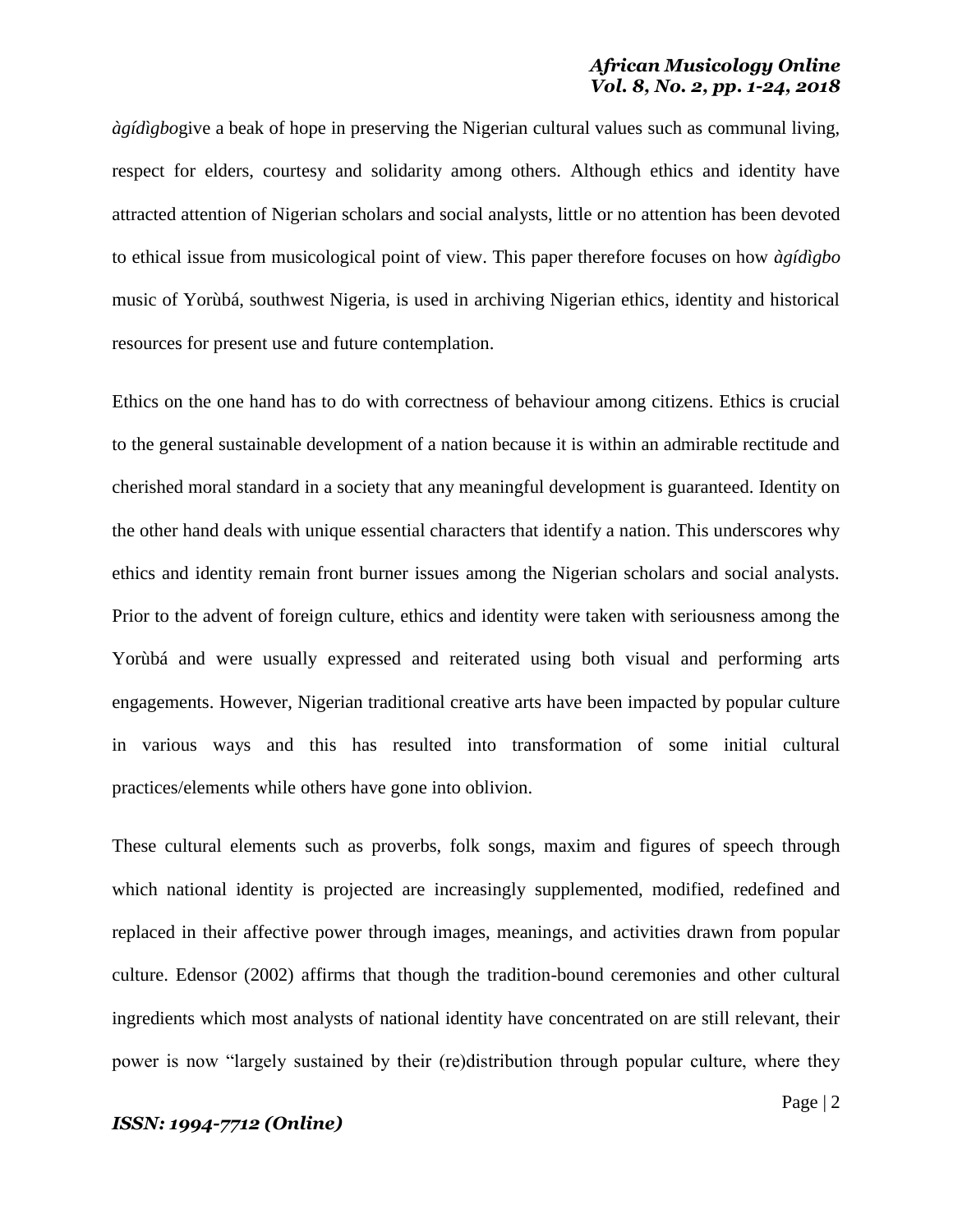mingle with innumerable other iconic cultural elements which signify the nation in multiple and contested ways" (p. 12). This happens so as to shift the focus to an exploration of national identity as expressed and experienced through popular culture. Popular culture has therefore affected Nigerian ethics, identity and her historical resources which are initially identified in music, dance, visual arts and other performing artistic expressions. As a result of the fear of total loss of cultural values embedded in traditional music, language, other material and non-material culture, scholars (e.g. Muller, 2002 ) have been looking for means of archiving, reviving, retrieving, promoting and preserving them. The focus of this work is to contribute to the body of knowledge on the efforts of musicologists on cultural preservation and promotion by discussing how some Nigerian ethical issues, Nigerian identity and Nigerian historical resources, believed to have waned, have been archived through *àgídìgbo* music among the Yorùbá cultural setting.

#### **Conceptual discourse of Nigerian ethics and identity**

Explanation on some key terms such as Nigerian ethics, identity and musical archiving is necessary at this juncture as this will provide better understanding of this current discourse. Nigerian ethics explains admirable rectitude and correctness in behaviour among the Nigerians. Ethics generally concerns itself with the question of right and wrong, and good or bad in the human behaviour. Ethics deals with systematizing, defending and recommending concepts of right and wrong behaviour in a society. Ethical theories are divided into three general subject areas such as metaethics, applied ethics, and normative ethics. Ethics in common sense is general normative ethics. When enquiry is directed towards the principles of moral judgment or the criteria for the ethical analysis of morality, then we talk about fundamental ethics.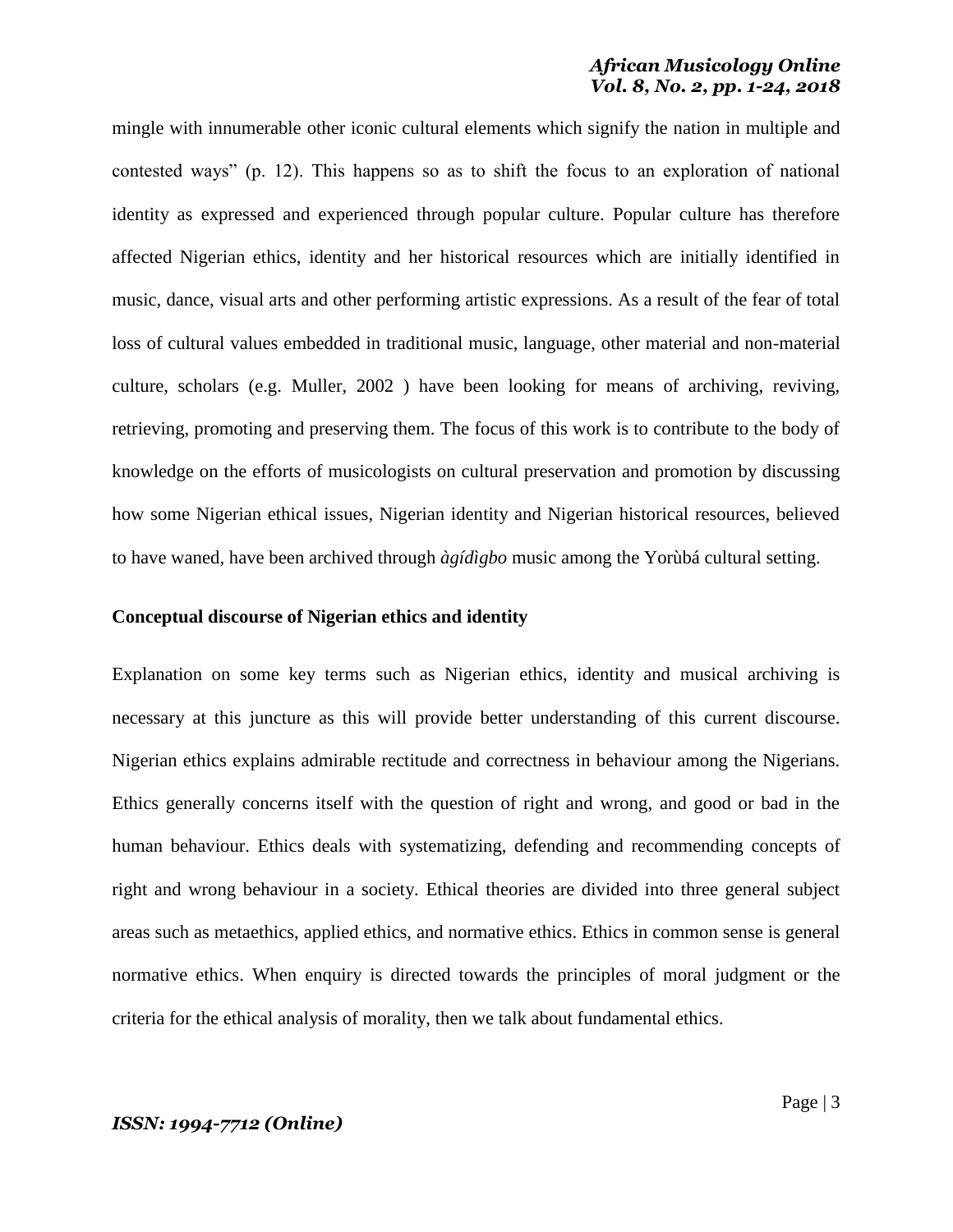Ethics among the Yorùbá cultural community can further be categorized into family, communication, communal, professional, religious, and political ethics (Olunlade, 2017). All these explain right and wrong as regards community lives, profession, family life, religious practices and politics among the Yorùbá people. The Yorùbá people have pleasing and rich cultural practices as evident in their social customs and their lifestyle both in private and public. Ethical issue is not taking with levity among the Yorùbá as this is expressed in their verbal and non-verbal communications, music, proverbs, dispositions which all point to the concept of *omolúàbí.*

Again, ethics explain the development of existing moralities from a historical perspective (Olunlade, 2017). Nigerian identity has to do with the historical origins of the nation and its political lineaments, and different aspects of social, political and cultural elements which are shared by various ethnic groups in Nigeria. This includes customs, practices, economy, politics and other various cultural elements that unite the nation in her people everyday life. The issue of identity in Nigeria is conceived in this paper as how Nigerians are viewed in the comity of nations. Nigerians were viewed as people of positive ethical standards until recently when physical assaults such as terrorism, kidnapping, armed robbery, assassination and other nefarious activities of militant groups such as Boko Haram, Niger Delta militants, herdsmen and cult groups emerged. They began to redefine Nigerian cherished identity of peace, unity, hardworking, love and tranquility that Nigerians were known for all over the world. Historical evidence and scholars" testimonies testify to the fact that Nigerians, and most especially the Yorùbá people, are love keeping, accommodating, hospitable, courteous, and of referential behaviour. This redefinition of identity has been attributed to loss of cultural values that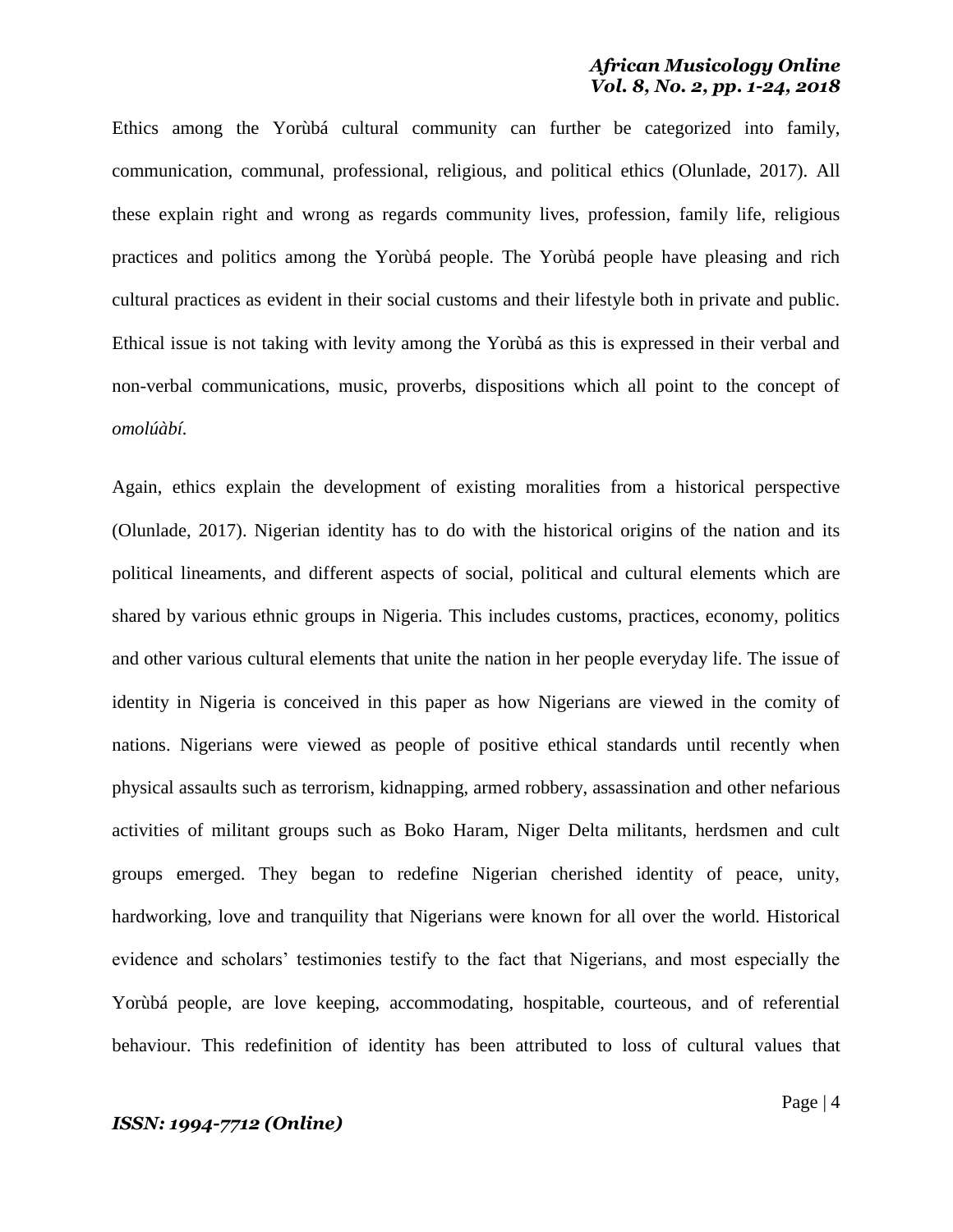manifested in the lives of Nigerians and decline of traditional artistic expression in music, drama, dance and visual arts. Worthy to note is that the Yorùbá by nature, explain their identity and experience in mythical tales *(ìtàn ìwásè)*, folktales *(ìtàn àló)*, historical accounts of migration (*ìtàn orírun/ìtàn gidi*) and legendary tales (*ìtàn akoni*) which are done through music (*orin*), poetry (*ewì)* and drama (*eré oníse*) (Falola, 2013; Hamzat, 2017) .

Musicologists and scholars from other fields of cultural and performance studies have always expressed their fear on the loss of cultural values as a result of waning of traditional music as well as reckless abandonment of native language in Nigeria and Africa at large. Although, the issue of cultural loss in African traditional society is an on-going debate, however, scholars have expressed their fear on this in the parlance of cultural and performance discourses especially in this twenty-first century. For instance, Akinlabi and Adeniyi (2017) believe that "Yorùbá is not endangered, given the criteria of language vitality now generally accepted in the area of language endangerment" (p. 33). However, Akangbe (2017) expresses worries over the extinction of most of methods of Yorùbá non-verbal communication such as *arokò, ààlè, agà, asẹ́wẹ́ lé*and *itùfù* as a result of modern civilization, adoption of foreign religions and technological advancement.

Omofoyewa(2017) posits that "argument that western-oriented education in Nigeria has not cut many off from the daily use of cultural elements such as proverbs, particularly among the Yorùbá would not generate much controversy" (p. 107). Further, Raji-Oyelede (1999) argues that the age-old logic of fixability associated with Yorùbá proverbs formation is being threatened by a new rhetorical tradition that accords the typical proverbs a truly amphibian identity. He maintains that using a "supplementary" proverb instead of an "original" proverb for the same purpose, but with mere playful intention, has become the norm among the younger generation of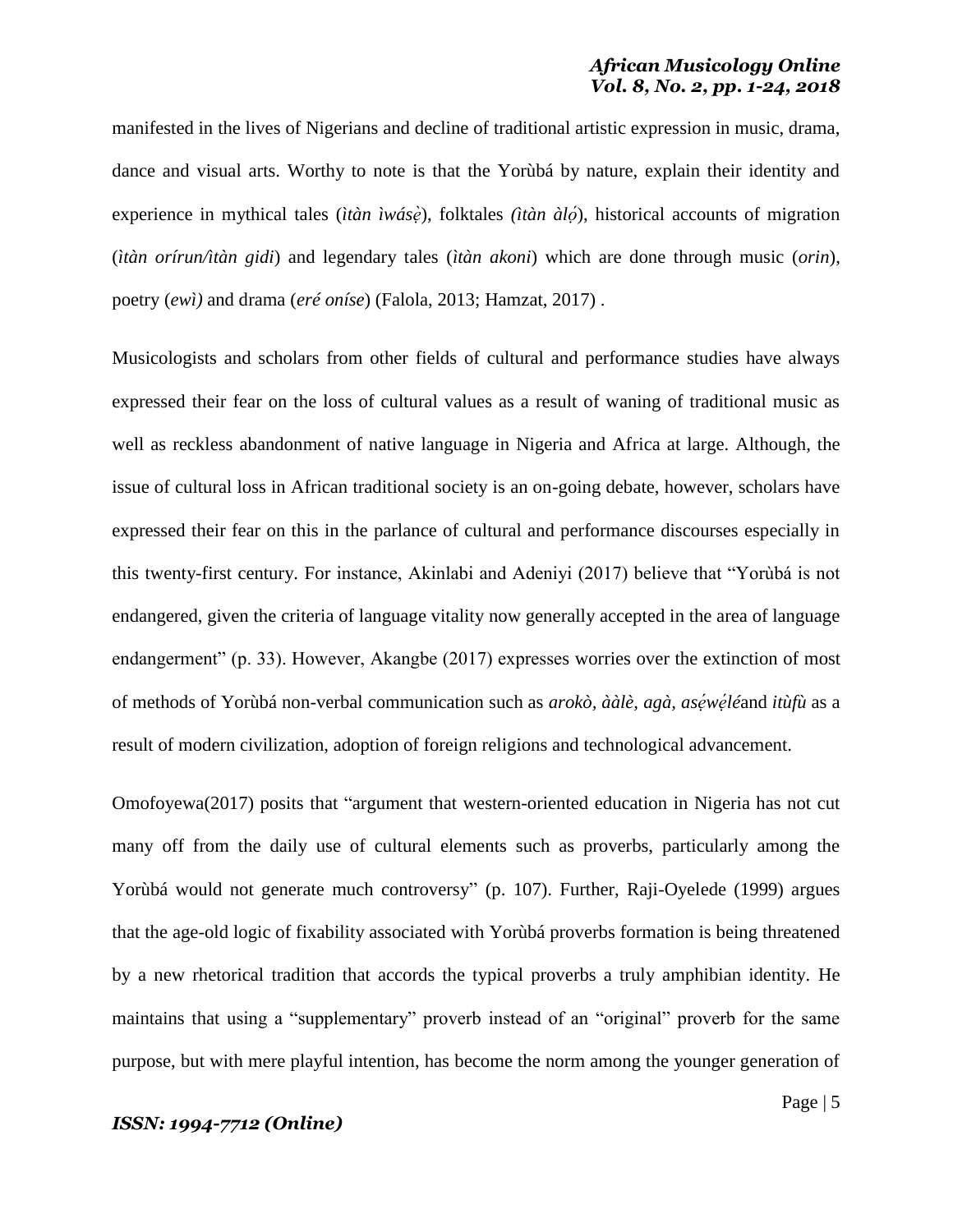Yorùbá speakers (vogue). These alternate creations derived from and which stand against traditional proverbs is termed*asàkasà*, that is, the dynamic act of cultural deviant, the prodigal text which always attempts to overwrite its own source as a result of the decline in the development of the standard resources of Yorùbá language among the people and the intention and corruption of Yorùbá conversations among other factors.

In another development, Otsemaye (2017) submits that civilization, religious, and economic trends, as a result of culture mix and mobility of dynamism, have altered some of the Yoruba"s ways of life in terms of respect for elders, eye contact as a means of non-verbal communication, the use of right hand instead of left, hardwork, patience, perseverance, uprightness, conversation, giving, benevolence and community relationships. However, their derivations are still not too far from what was customary obtainable. Every society has its own set rules and regulations for acceptable behaviour and everyone is expected to abide by the rules and norms of the society. These rules, among the Yorùbá, are codified in form of ethics, morality, etiquette and general principles of *Omolúàbí* which form the pattern of living among the traditional Yorùbá society*.* It can be concluded from the foregoing that though there is still some attributes of *omolúàbí* among the Yorùbá people, many of them are no longer in practice. These attributes which were initially cherished are now being termed as "old-school" among the present Yorùbá youths.

It is worth to note that as a result of this fear of total loss of cultural values embedded in music, language and other material and non-material culture, scholars have been looking for means to revive, promote and preserve them. Sanga (2014) describes the expression of fear on cultural loss and evocation of musical figures as "postcolonial archival fever" and "maladies of postcolonial souls" respectively. As a result of this fear of total extinction of cultural values, Sanga further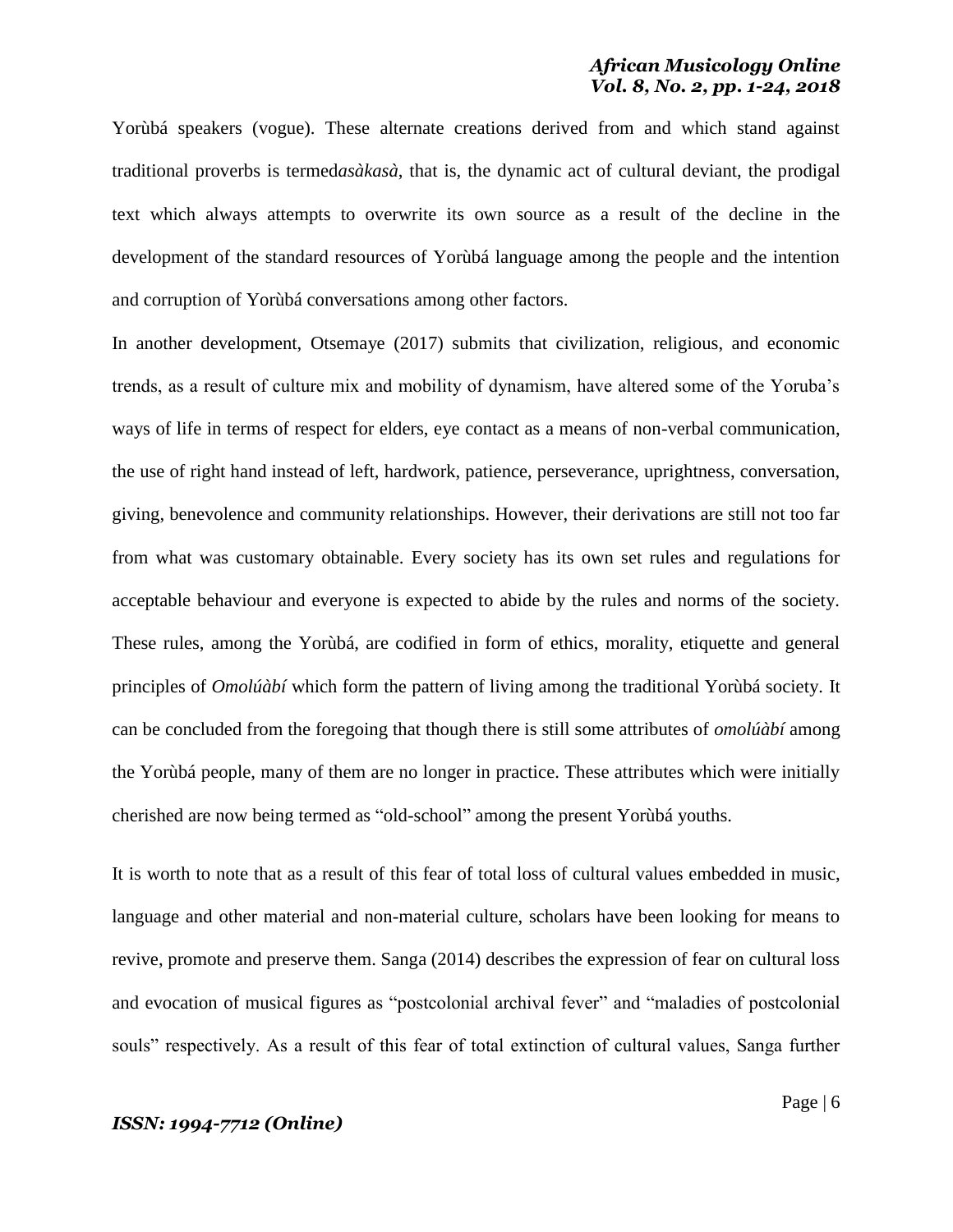posited that "postcolonial souls" in Africa, in the face of the threat of cultural extinction, have been constantly evoking the figures of traditional musical elements to archive, revitalize and enact/re-enact their cultural identities (Sanga, 2014, p. 3).

Music has potential of safekeeping and safeguarding cultural values that would have otherwise lost in transit as traditional elements, culture, customs and language of a giving society are preserved through music. In this paper, the author examines the efforts of traditional Yorùbá musicians, using *àgídìgbo* music as a reference point, in safeguarding cultural values in Nigerian society through their music performances. This is in tandem with Muller's (2002) assertion cited in Sanga (2014) who suggested that song compositions are "mechanism for archival deposit, care, and retrieval" of both "personal and collective heritage and history". This way of understanding music as archive (and musicians as archivers) is not only a concern of music scholars. Musicians themselves also recognize the importance of traditional songs in recording and keeping history alive as this is evident in the way they craft their compositions as well as their performances (Muller 2002, p. 409).

# **Cultural hegemony in Nigeria and the role of Àgídìgbo music**

Page | 7 Cultural hegemony in Africa is promoted by many factors such as westernisation, colonisation, modernisation and imperialism which have resulted into transformation and in some cases, absolute cultural subjugation. African scholars and artistes/artists, advertently or inadvertently (as the case may be), have resulted to archiving in their bid to preserve cultural values. An archive in this paper refers to a space of safekeeping cultural values that are embedded in traditional cultural products for future reference and preservation. Musical archive plays a significant role in the preservation of cultural identity. Muller (2002, P. 426) as cited by Sanga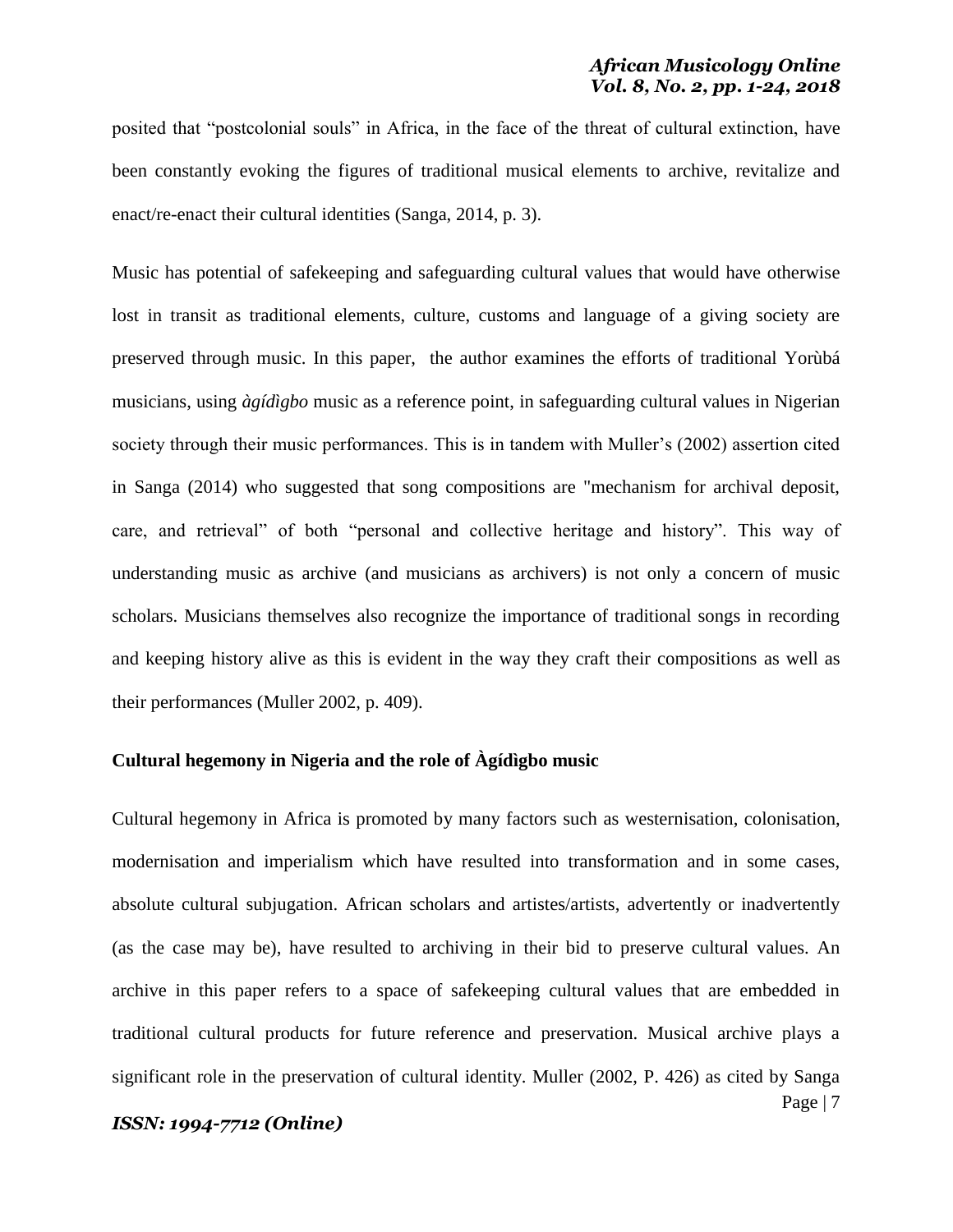(2014), identified functions of archiving including retention of cultural identity which is a form of resistance to colonialism and the hegemonic status of Western music among postcolonial subjects. The archive is also a template or a prototype of pastness in contemporary works and a springboard for present and future innovations.

There is no doubt that foreign influences have impacted in every part of Africa and foreign dominion has been experienced too. These influences have made and continue to make significant impacts on music in the African continent. This is because, culture is not static but adaptive and by extension, music, as a major part of culture, is dynamic and changing in form and content as various influences act upon it(Nketia, 1974; Omojola, 1995, 2006, 2012;&Emielu, 2006). This is better explained by Emielu (2006) that:

Africa, before European and Islamic contacts, was made up of selfsustaining 'ethnic nations' who lived in more or less homogenous communities where life was an integral aspect of life and musical performances punctuated important milestones in the life of the individual from the cradle to the grave. Music making was built around communal activities such as agricultural and other economic activities, domestic chores, religious rites, and rituals, festivals e.t.c. song texts were derived from shared history, myths, legends and philosophies, while musical instruments were constructed from materials found in the environment. Music was also an instrument of social control as well as a symbol of political authority. The songs were folk in nature and nobody claimed authorship of any composition. Music was used for recreational activities as well as worship and at no point was music or musical performance sold as "economic product" (Emielu, 2006, pp. 29-30).

From the foregoing, music making was based on communal activities and the song texts reflected the history, philosophies, beliefs, myths and legends of Africa. However, many African and of course Nigerian cultural music in postcolonial era have gone through various levels of cultural mutation, imperialism, subjugation and transformation which has at one time or the other imposed cultural extinction with its attendant cultural loss.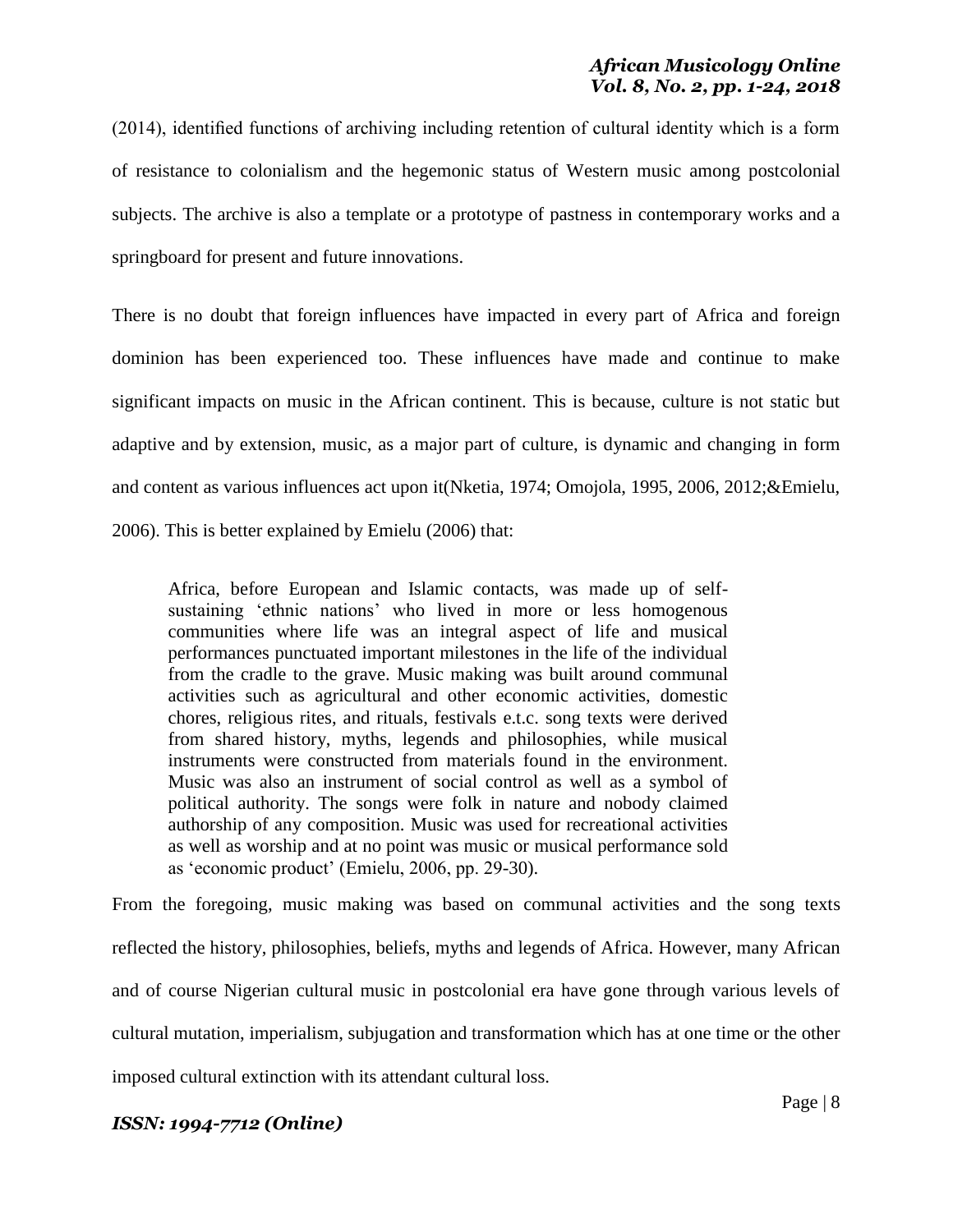The fear of cultural loss or cultural extinction, which some scholars termed as "postcolonial archiving fever", (Sanga, 2014) therefore, motivated many postcolonial writers, artists and scholars to use various means to enact their cultural national identity thereby preserving cultural values in the face of cultural extinction. Drawing from Derrida (1995), Sanga (2014) argues that the effort to salvage African cultural values using various means is a challenge to postcolonial souls as they are tormented with the 'fever'. The figures of traditional musical elements are evoked to preserve indigenous cultural identity in the face of threat of cultural extinction since "there is no archive fever without the threat of this death drive" and cultural extinction (Derrida, 1995).

One of the traditional music that promotes Nigerian cultural ethics and identity is *àgídìgbo* music. *Àgídìgbo* music is an important aspect of Yorùbá musical culture and language as it derives its sourcefrom deep traditional Yorùbá belief and customs.Its performance usually springs from the spontaneous emotions or profound reflections of some extraordinary individuals, proverbs, dictums, aphorisms, figures of speech and other Yorùbá traditional elements. These traditional elements in *àgídìgbo* music are preserved as long as the songs are being rendered. *Àgídìgbo*, a Yoruba melo-rhythmic musical instrument, is a variant of African mbira. Mbira is an indigenous instrument of the Bantu probably invented somewhere in central or Southern Africa. Since the Bantu languages are class languages, Mbira name vary from one place to another. On the Bantu migration routes (Kubik, 1964), whenever the instrument was adopted by a new tribe, a suitable name was adopted. For instance, mbira is known as *àgídìgbo* among Yoruba of Nigeria. *Àgídìgbo* music as a genre derives its name from the principal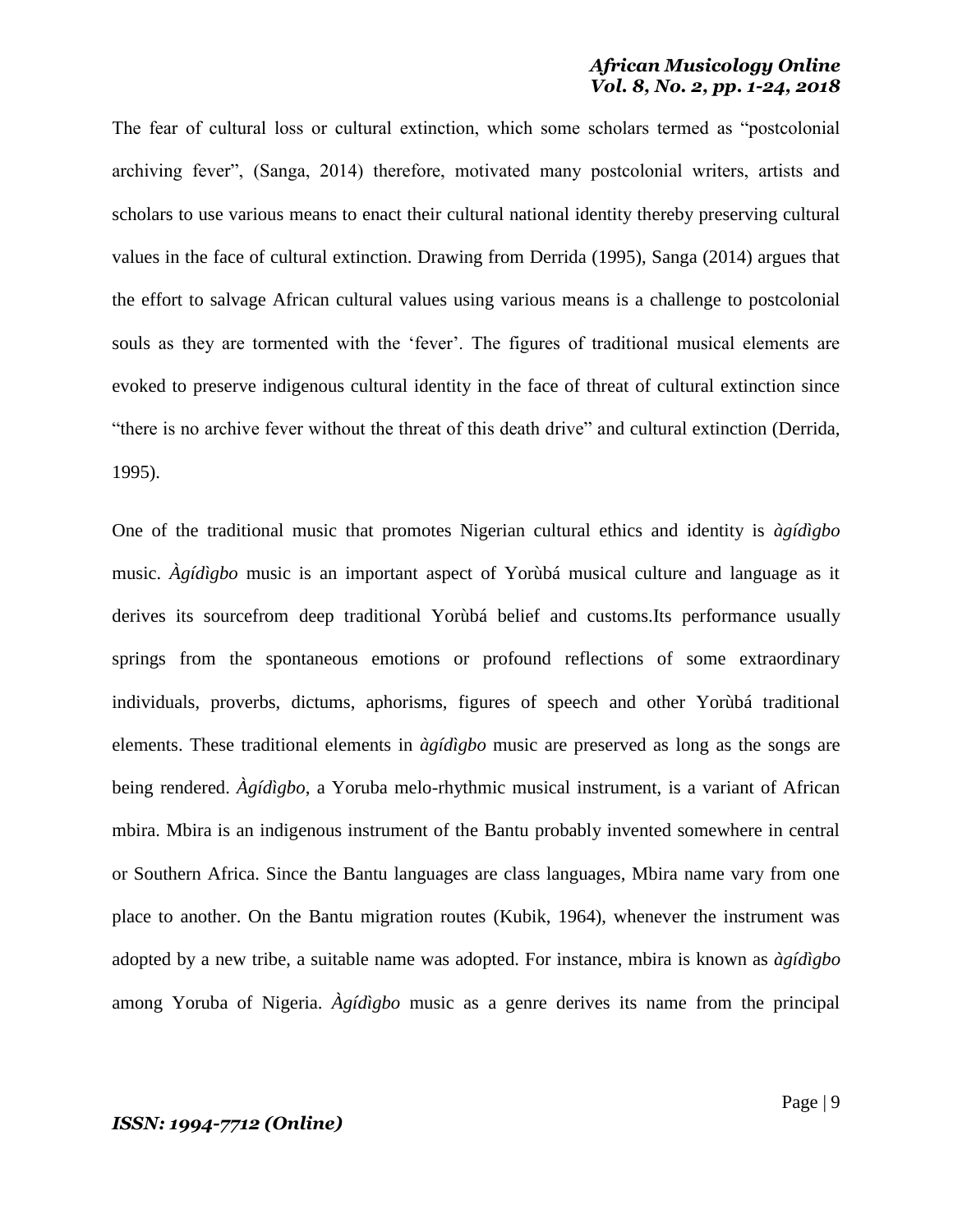instrument of the band, *àgídìgbo.* It is a social recreational music among the Yoruba people of southwest Nigeria. The music predated Highlife and Fuji in Nigeria.

In this sense, *àgídìgbo* music becomes an archive or documentation/collection through which Nigerian ethics, identity, historical record, musical events and moments that would otherwise be forgotten with lapse of time are kept. *Àgídìgbo* instrument does not only archive the traditional music, but also the mental constructs of indigenous African identities thereby archiving and keeping alive a style of musical genre and its meanings in the creative human beings who can modify it to meet the contemporary needs and for future references.

#### **Theoretical framework**

Theory of archive as popularized by Derrida (1995), Muller (2002) and Sanga (2014) was adopted for this paper. Archive in this context connotes the use of music as a device of storing major events, retrieving history, preserving cultural heritage and enacting social identities. The theory of archive is very significant and useful in this paper as it is used in interpreting and understanding the selected excerpts in *àgídìgbo* music. It is therefore believed that *àgídìgbo* music (musical instruments/ensemble, song texts, compositions as well as music performance) is used as a mechanism for archival deposit, care, and retrieval of both personal and collected heritage and history. The theory explains how *àgídìgbo* musicians use their music to present a template or prototype of pastness in contemporary musical works. In addition, it explains how they use their music as an archive that acts as a springboard for present and future innovations and how their musical archival function as retention of cultural identity, and as a form of resistance to cultural imperialism or "hegemonic status of western music among the postcolonial subjects" (Muller, 2002; Sanga, 2014).

Page | 10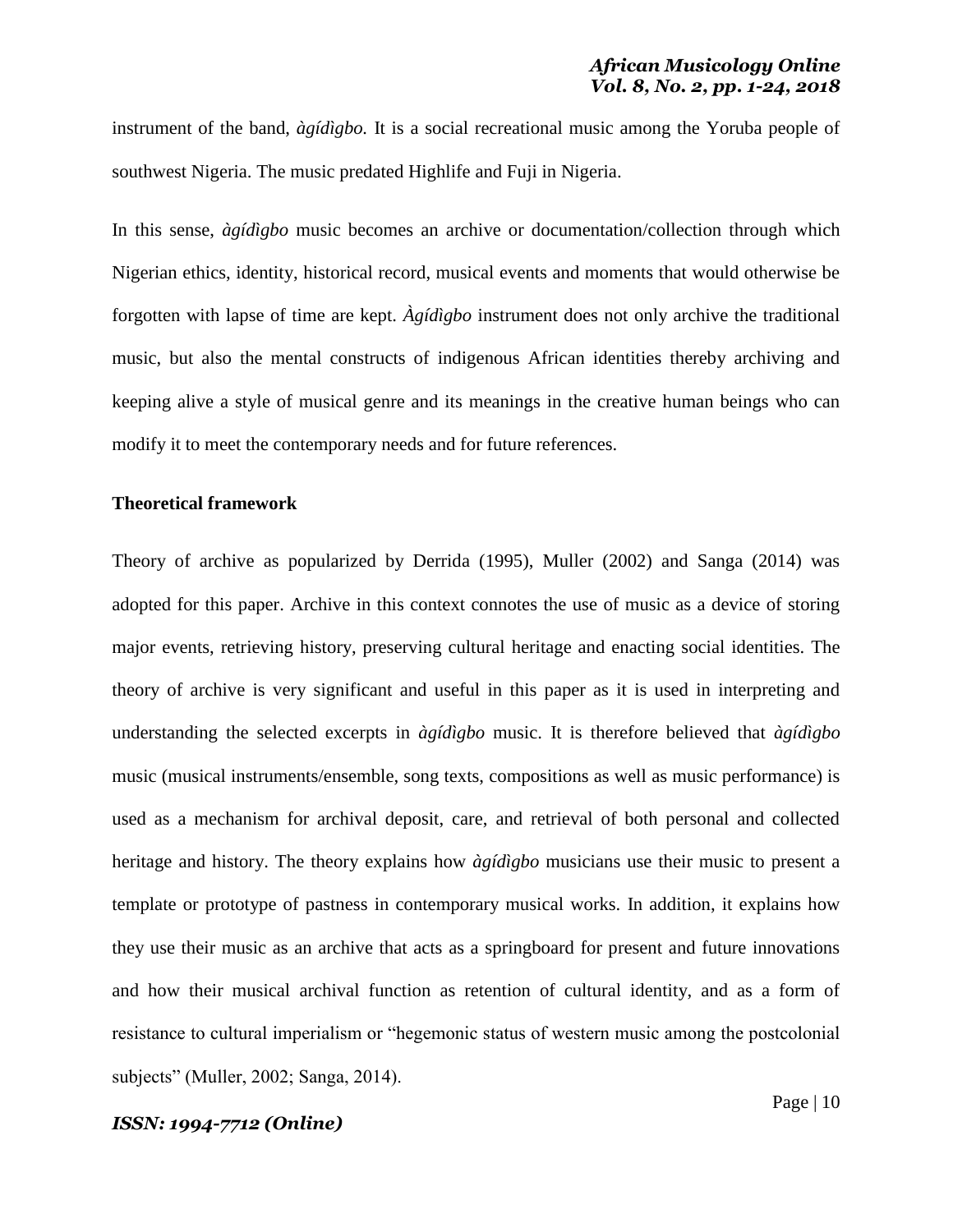# **Musical archiving of Yorùbá ethical values and identity in** *àgídìgbo* **music**

An attempt is made in this section to identify some notable Yorùbá ethical values and identity as expressed in *àgídìgbo* music. These are derived from selected interview responses and musical contents (excerpts and texts) during the field work for this paper. Some of the ethical elements and identity which are promoted and preserved through *àgídìgbo* music include: communal and solidarity, tolerance, contentment, industry, honesty, generosity, dedication among many others. They are carefully discussed below.

#### *i. Communal and solidarity ethics*

Yorùbá people are lovers of peace, hospitable and accommodating as this is evident in the way they allow other ethnic groups to settle down among them. Infact, they even allot a piece of land to them such as *sabo -* a settlement area designated for the Hausa among the Yorùbá. Almost every language of the world are found within the Yorùbá geographical enclave in Nigeria. Yorùbá people cherish relationship and relate as family among themselves as they believe they are all children of the same progenitor - Oduduwa. Spirit of collectivism and cooperation, contrary to individualism and disintegration, has been one of the ethical values among them. The philosophy that says "unity and togetherness produce strength" manifests in their music and other community activities such as *àáró, ọ́wẹ* and other communal activities. The manifest in *àgídìgbo* music is usually in form of audience participation in either chorusing the refrain or dancing to the music. Their music always enjoys the participation of the audience. The philosophy gives room for the spirit of unity of purpose and togetherness among the people. The *àgídìgbo* music draws people to the performer so that they can hear his/her words (messages) and, once the performance has begun, the audience"s attention will not wane throughout the period of the performance. The musicians are guided by the proverb: "*ènìyànl'asọọ̀ mi,*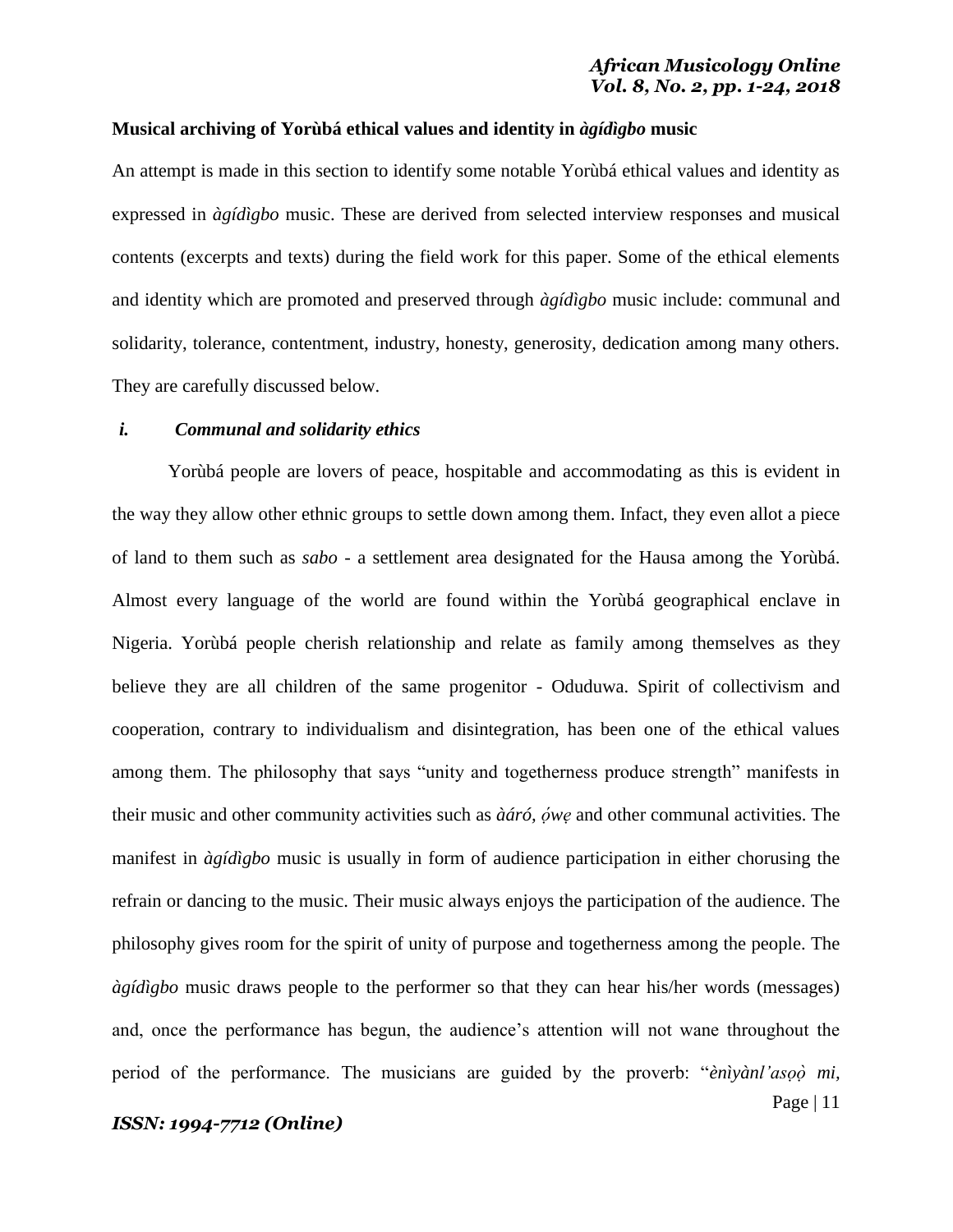*Bímor'ẹ́ni lẹ́yìn mi araà mi a yá gágá"* (human beings are my cloth (cover); whenever I see people behind me, I am elated).

*Àgídìgbo*musicians express their feelings as they sing their music; they carry the audience along and offer the challenge of interpretation of the song texts to the audience. They achieve this throughuse of deep sayings in their performances. An example of such songs is seen in the excerpt below where the musician- Pa Sangoyemi used his music to draw the attention of people from various communities, living in such places as Owódé, Obáfè and Kájolà - some notable areas in Abeokuta, Ogun State, Nigeria. **Musical example**:



Ara Owode, ero Obafe

**Call**: *Ará Owódé o èrò Obáfę́* People from *Owódé* and people from *Obáfę́*<br> **Res:** *Ará Owódé o èrò Obáfé* People from *Owódé* and people from *Obáfe*<sup>*i*</sup> *Reople from <i>Owódé* and people from *Obáfé* 

# *ISSN: 1994-7712 (Online)*

Page | 12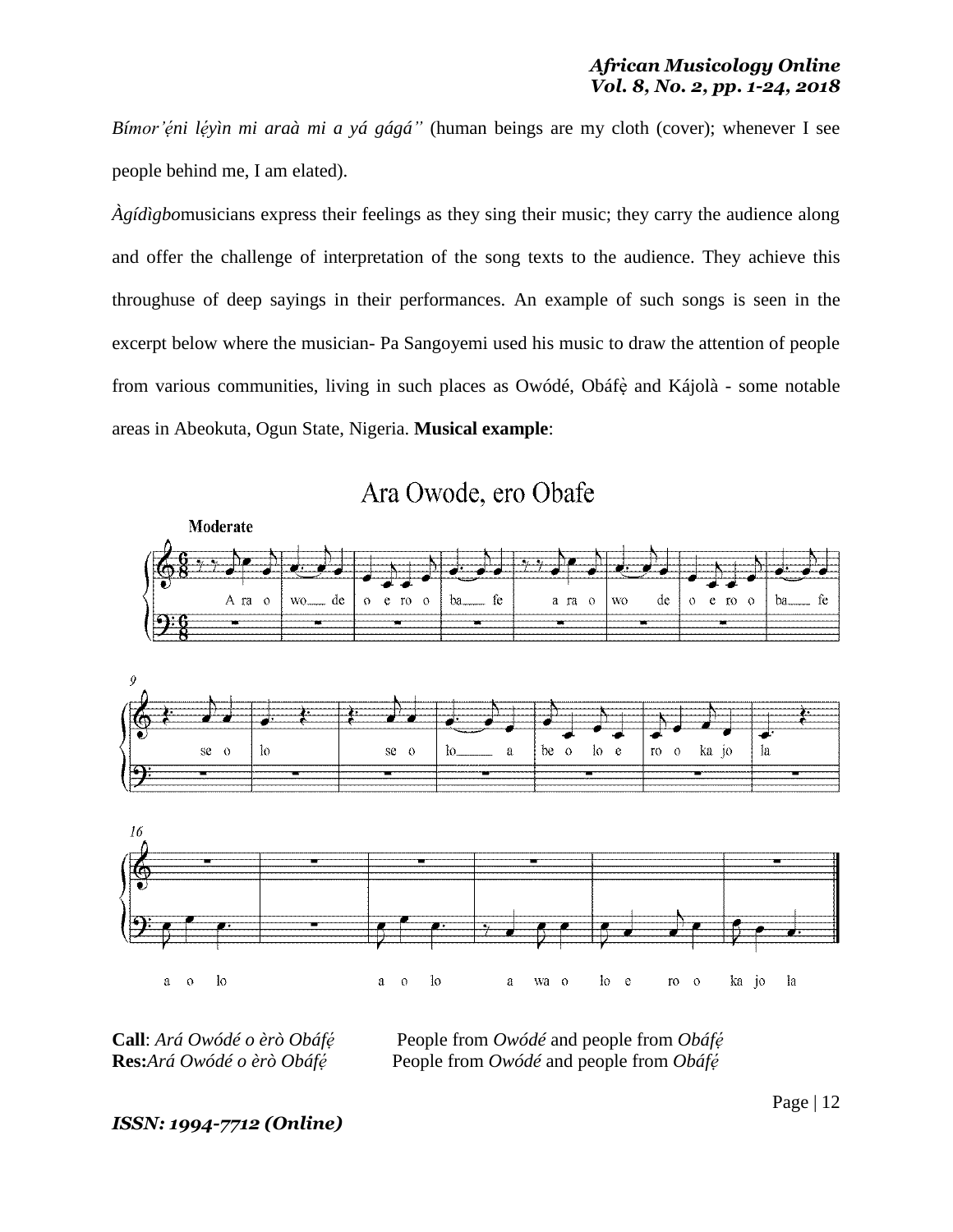**Call**: *E ó lo, se ó lo à bẹ́ ò lo èròo Kájolà* Will you go or not people from *Kájolà?* **Res**: *A ó lo, àwáó lo à bẹ́ ò lo èròo Kájolà* We shall go, we shall go, We people from *Kájolà*

 This principle is one of the major philosophies that influence the behaviour of the Yorùbá. They usually solicit the spirit of togetherness in everything they do and they always encourage their young ones to imbibe the principle. Hence, the proverb: *f'ọ̀ tún wẹòsì, f'osì wẹọ̀ tún, niọwọ̀ fií mọ̀* (when both hands wash each other, both will be clean). This underscores the importance of unity among the community people.

# *ii. Greetings and courtesy ethics*

Greetings for different periods and occasions are known ethical values among the Yorùbá people. Courteous and reverential behaviours are well known virtues among the Yoruba more than any other ethnic group in the society. Yoruba traditional ethical values underscore the way people greet and relate with one another in a courteous manner. Yorùbá people are referred to *ẹ kú* people (Olunlade, 2017). The phrase means the people who greet and have greetings for all times, situations, climatic changes, and seasons more than morning, afternoon and night e.g. *ẹ kú ìyálẹ̀ ta* ("good mid morning" greeting for period between morning and afternoon), *ẹ kú òjò*  (greeting for rainfall), *ẹ kú ọ̀rinrin* (greeting for cold weather) e.t.c. This is better explained in the excerpt below - proselike texts recited at the begining of performance by one of my informants, Pa Ganiyu"Dakaje:

*Mo kí yin tésótésómokí yin t'ológun tológun Mo sikí yín tàgbàgbà a bè*<br>*Orí* egbe m'ókókànlélégún *la béjìogbèl'a sọ́*

*Gbogboyínnimokí n o lolódìkan* I greet all of you without any exemption *I* greet you warmly and with the spirit of warrior *I* greet you the elders Because we call the twenty-one *l'óóko* Members *ejiogbe* (ifa corpus).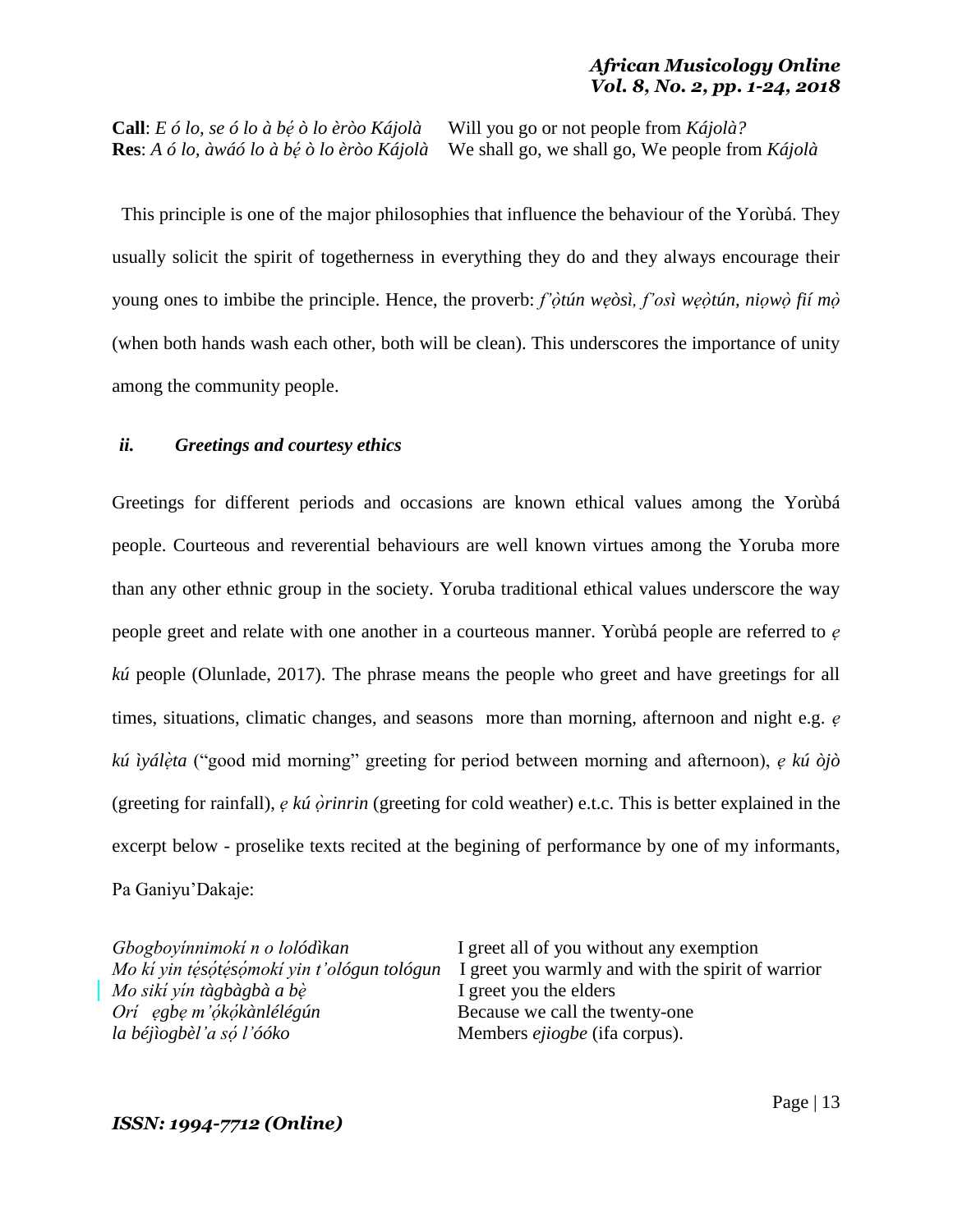*Ọ̀wọ̀ k ókólafí Ọ̀wọ̀ àpàyálafí Mo* wàyà mì bì ọkợ ìkegùn<br>E f'òwò mi wò mí o *Ìbàìyàl'èmí kókó jú/2x Ìbàìyàl'èmí kọ́kọ́*

*ọ́mọ́ẹni o sèdí wèrè ké sèdí bẹ̀bẹ̀rẹ̀* We cannot decorate the buttocks of another man"s *Ká mú lẹ̀kẹ̀ ká e n í di elòmí wò* Child with beads just because one"s child buttocks is not well structured *ògaraní sohùn awo, ọ̀bàrà ohùn àlùkò*…. The voice of the occult and *aluko* are loud and clear….

We respect the tree because of its lump *We respect iroko tree because of its hole I'm confident like the hole used for planting vam Ẹ f'ọ̀wọ̀ mi wọ̀ mí o Accord me my own respect I* first of all pay homage to the mother *Mo jáden'ilémotijúbà I pay homage before I left home I* first of all pay homage to the mother

The musician recognizes and greets all and sundry accordingly without omitting anyone. He reminds them that under no circumstance will parents abandon their own child to go and support another man"s child. This means that the musician uses his music to solicit favour from the "elders" during his performance. Paying homage to such ancestors is a show of respect that will make his music subsist.

The song explains that the musician, first of all and as a matter of duty, paid homage to the "mother" before leaving home. This is an example of songs used to accord respect to spiritual powers that are associated with womanhood which cannot be seen with physical eyes. It is a common belief among the Yorùbá that sometimes, musicians interact with spiritual beings. It is believed that any musician that fails to give honour to "elders" in his/her singing endeavour may suffer some misfortunes and possible discontinuity in music business. Any musician that will enjoy acceptability from people and continue to be relevant must accord respect to the "elders". This is done in terms of courtesy giving and appropriate greetings for all and sundry. Thus, elders in this context may not necessarily refer to adults alone as other categories may be termed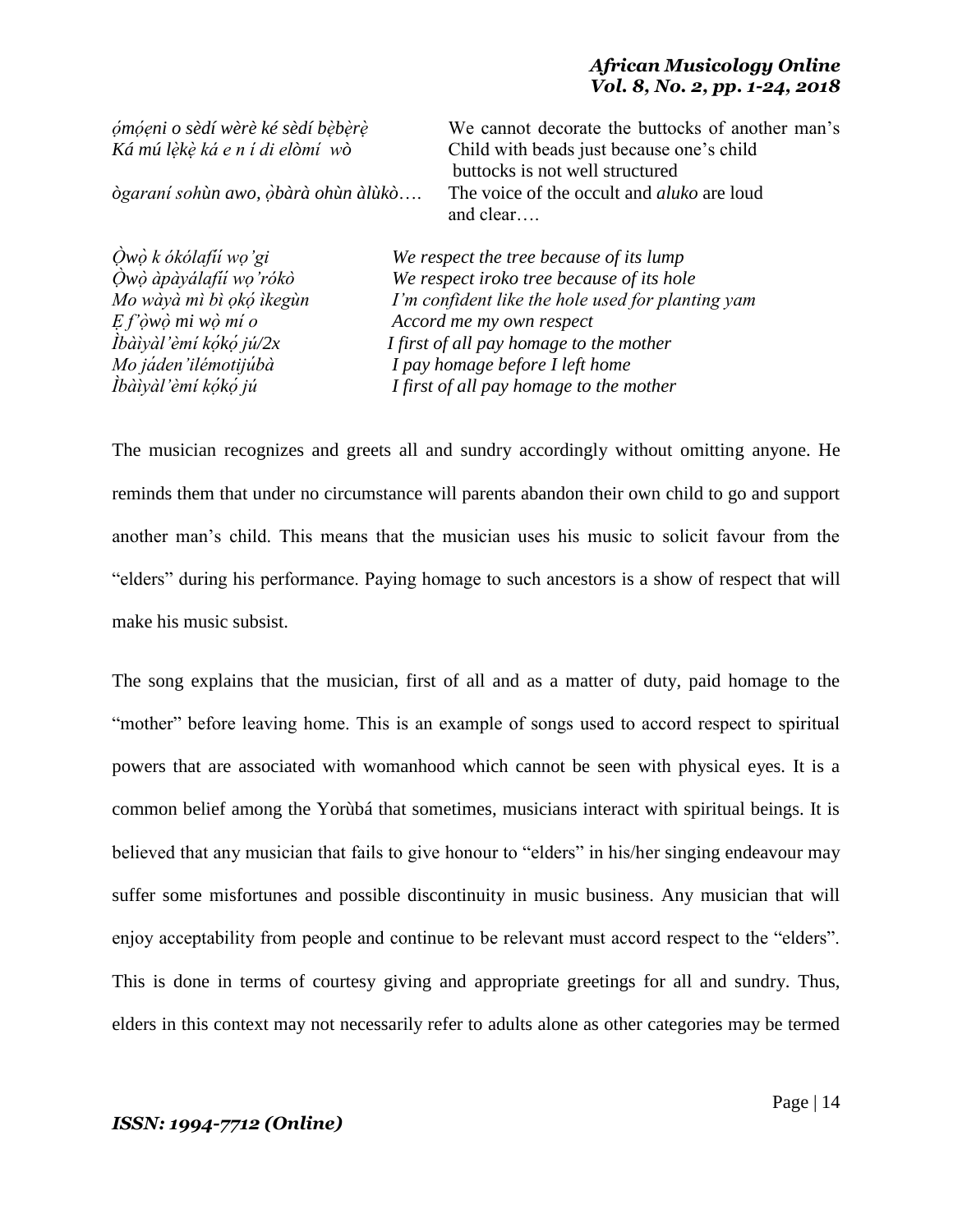so. Greetings and courtesy giving are some of the ethical standards which *àgídìgbo* music promotes among the Yorùbá.

### *iii. Chastity and fidelity ethics*

Yorùbá people frown at infidelity and promiscuity and this hatred for such unacceptable acts is expressed through various means, including music. Sexual activities before marriage are condemned with several warning especially among the young girls. Violation of this ethical standard often results to shame to both the parents and the girl herself. That is why the Yorùbá people prefer their children to marry instead of being promiscuous when they reach the marriageable ages. Prior to the present time, if a girl lost her virginity before marriage, she faced the punishment, indeed; there were ways of detecting virginity among the girls in Africa. Both married and unmarried girls are therefore warned severely of the repercussion of infidelity before and after marriage through appropriate music and festival activities. This is because Yorùbá believe that if a woman is promiscuous, she will either kill her husband or kill herself through her infidelity. Although, one may view attitude of Yorùbá to issue of chastity as being gender biased because emphasis on chastity and fidelity is usually laid and more pronounced on female rather than both, one thing that is certain is that fidelity is not trivialized among them.

The ethical values of chastity and fidelity in marriage permeate *àgídìgbo* musical performances. The music (song-texts) promotes loyalty to a promise. Accuracy in reporting facts or detailed and precision in musical production are part of ingredients foregrounding Yorùbá philosophy as expressed in *àgídìgbo* music. It also promotes the principle of trust and faithfulness among the people. The musicians use their music to condemn any act of infidelity or unacceptable behaviours such as taking another man's wife that can affect the peace of the society. Pa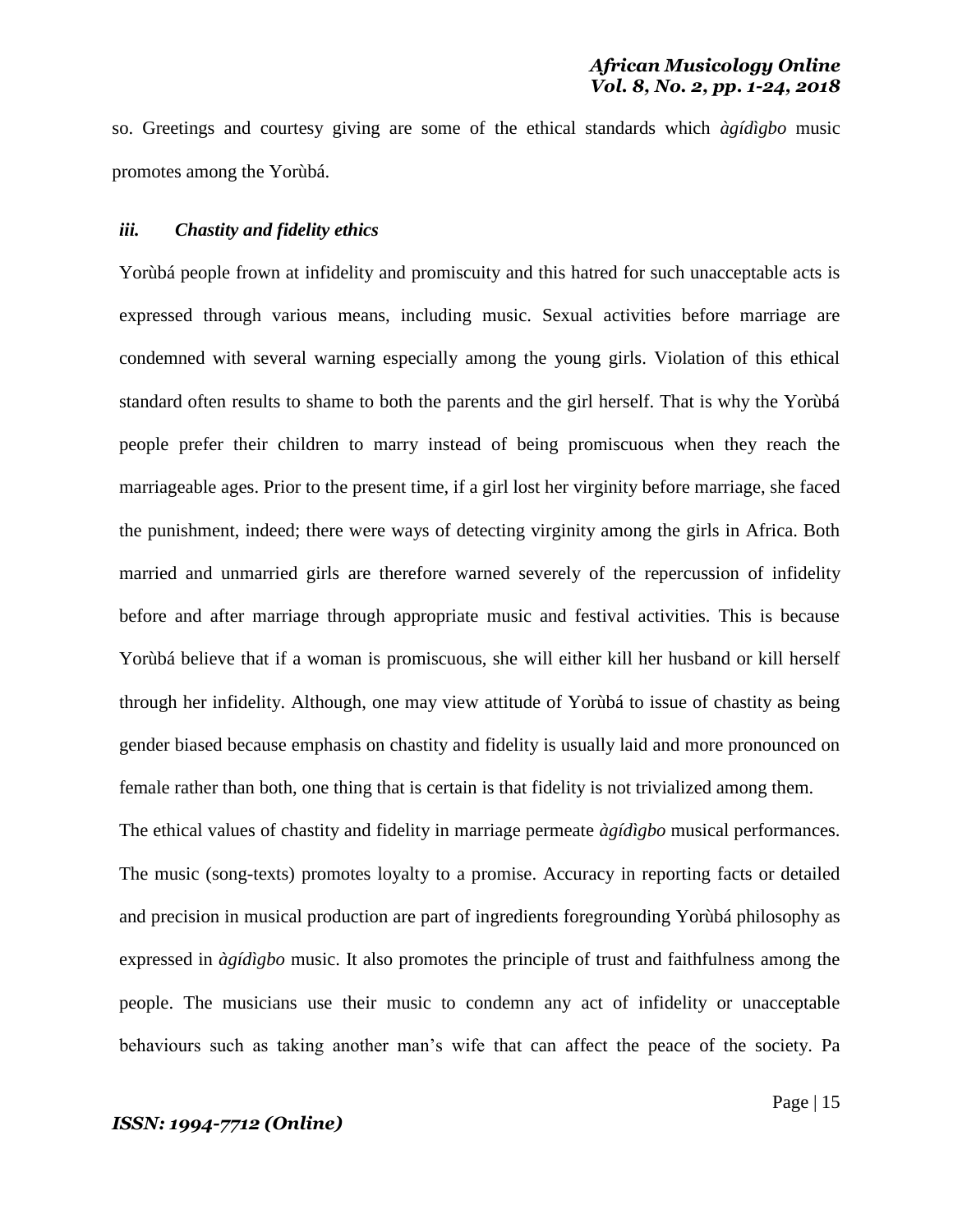Sangoyemi, who reminisced on one of his experiences when his band was performing; a man who allegedly "snatched" another man's wife passed by. He suddenly changed his music to satirize the man. He sang:

| ògá yíbò sì má a sè tùtù       | The man who is light in complexion will make sacrifice |
|--------------------------------|--------------------------------------------------------|
| ògá yíbò sì má a sè tùtù       | The man who is light in complexion will make sacrifice |
| <i>iyàwó ifá tí o gbà yí o</i> | The ifa priest's wife you snatched                     |
| ògá yíbò sì má a sè tùtù       | You must make sacrifice to pacify the oracle           |

The musician referred to the man euphemistically as *ogayibo* (a light skin person\the man who is light in complexion) because the man was fair in complexion and referred to the wife he snatched as *iyawoifa* (wife of ifa priest). This is to scare the man that he will not only return the wife but will also do with appeasement of sacrifice. This explains that his adulterous act will not go scot free this time but with dire consequence. In this regard, àgídìgbo music is used to archive fidelity among the people.

# *iv. Contentment*

Contentment is another Yorùbá philosophy that manifests in the performance of *àgídìgbo* music.

This is exemplified in Yorùbá proverbs used during performance and interview with one of my

informants, Pa Ganiyu "Dakaje who averred that:

Itelorunjeokanpatakininuiwaomolúàbí, nitoripe, *èeyàn ògbọdọ̀ s'ọ̀kánjùà, kó jẹbaálè tán k'ótún lóhùn ójebaálẹ̀ . A n lo orinwalati se atenumo o Pataki itelorunlawujo…. "bee siniàlòkùobìnrin kìkigbèsè"* (KII, 2105).

# **Translation**

Contentment is one of the major characters of *Ọmọlúàbí*, becauseone should not be so selfish to the extent that after becoming *baálè* (village chief or community head) he still wants to become *baálé*(family head - the former is the title given to head of a community which has higher authority, while the later is the title for the head of a compound who is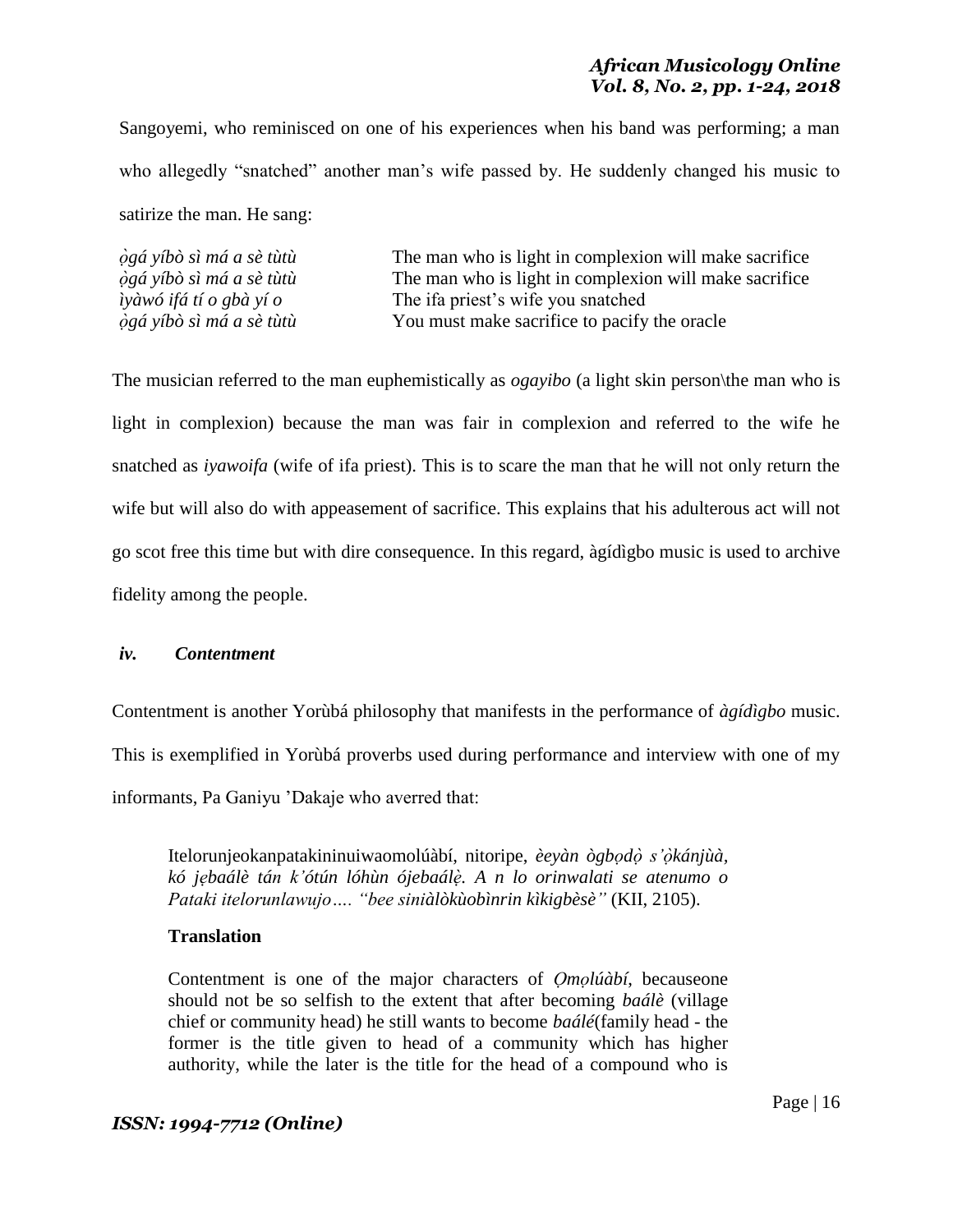answerable to the former). We use our music to emphasize the indispensability of contentment in the society. He added that a covetous musician will lack band members since a covetous man will always want to have another man"s wife, this may result into rancour in the society and "a promiscuous woman is an agent of death or poverty in a man"s life."

The excerpt explains that a leader should not be too ambitious at the expense of his integrity. Also, the expression *kàkàki n fẹ Wòsílà ma kúkúfowór'ajá, b'ájá bá bímo lẹ́ẹ̀mejì owó mi á pé* (Instead of marrying Wosila, I will rather use my money to buy a dog; if the dog gives birth twice, I will realise my money) is an example of song texts that project contentment in *Àgídìgbo* music. Wosila is a female name used figuratively in the music to represent an adulterous woman. The musician argues that it is more profitable to buy a female dog than to marry an adulterous woman who will become a liability. The dog will give birth but an adulterous woman can only give birth to calamities. This means that any man who marries an adulterous woman will constantly service debts because a promiscuous woman is a liability to any society. This type of proverb is used in *àgídìgbo* musicto warn both men and women against adultery and to teach them to be contented with their spouses.

Contentment produces integrity, which is another philosophy of the Yorùbá that is evidenced in *àgídìgbo* music. Musicians usually make reference to some proverbs that promote integrity. An example of such a proverb is "*kókóleguniyán, kùùkùleegunàgbàdo, kásọ̀rọ̀ kába bė́eniyìomoènìyàn"* (Yam particle is the bone for pounded yam, maize pod is the bone for maize; saying a thing and people finding it to be true is the honour of a man). This explains integrity of a man that manifests in whatever he says. Integrity is usually reflected in *àgídìgbo*music and is promoted by musicians as they usually try to avoid disappointing their fans. They believe that a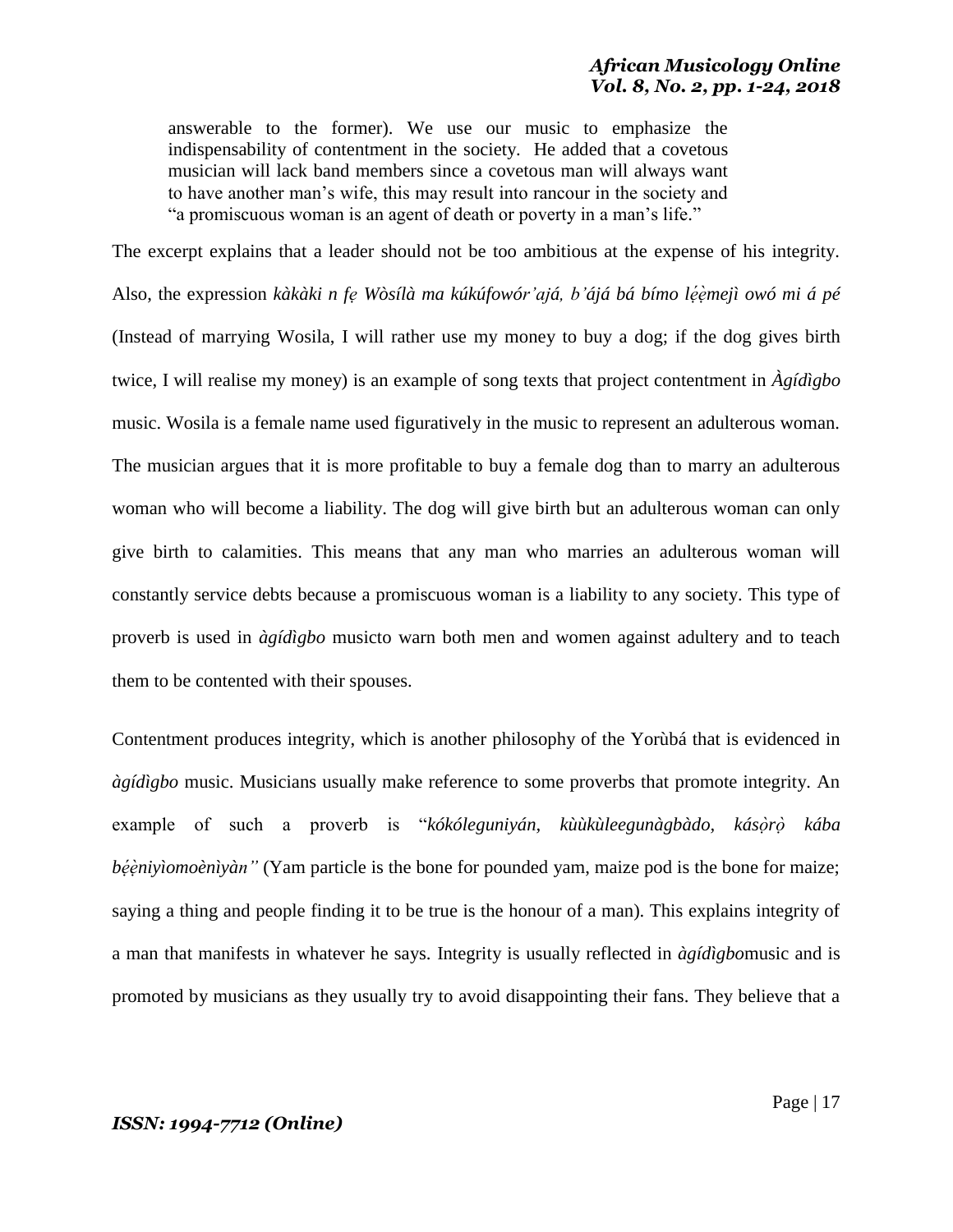musician that is fond of disappointing his/her fans will not always enjoy good patronage and will eventually fade off in the music arena.

### *v. Mastery cum dedication*

Mastery in *àgídìgbo* music requires serious dedication and commitment, although some musicians enhance their proficiency through the use of traditional substance. He/she who wants to become an expert in the technique of the *àgídìgbo* must embrace the philosophies of selfdevelopment and dedication. All my informants expressed the inevitability of dedication and self-development in the performance of *àgídìgbo*. Mr Abdul-Rasheed affirmed that: "I would have abandoned *àgídìgbo* if not for my determination to learn and dedication to the instrument. I used to carry my *àgídìgbo* for personal rehearsals almost all the time because of my interest in it". Pa Salawu added that:

Every profession requires commitment, dedication and perseverance. For example, *Enikeni ti yo ba lu Àgídìgbo la luko'naomioka, ogbodoni 'roriatiifayaran* (whosoever will be a notable *Àgídìgbo* player must be able to persevere). I remember when I was learning the instrument; you would always see me playing it, though it was not easy when I first started to play it. As time went on, I gained mastery of it. This is as a result of my dedication, perseverance and God"s help. I used to sustain injury in the hand but as I gained mastery, injuries are history today. So, whatever you do, you should persevere and be serious with it because you do not know where your service will be needed. Sometimes, our music is based on this during performance (KII, 2015).

A similar view was expressed by Pa Sangoyemi (another informant) but he used a song to substantiate his point further. He averred that unnecessary reliance on substance in achieving great feat in life is uncalled for, adding that if a man is dedicated to his work and can persevere; such a man will soon reach his goal. He noted that seeking magical power to succeed rather than pursuing money through dedication to work is futile. The song says: *eré owóni o sá /2x, eni to n*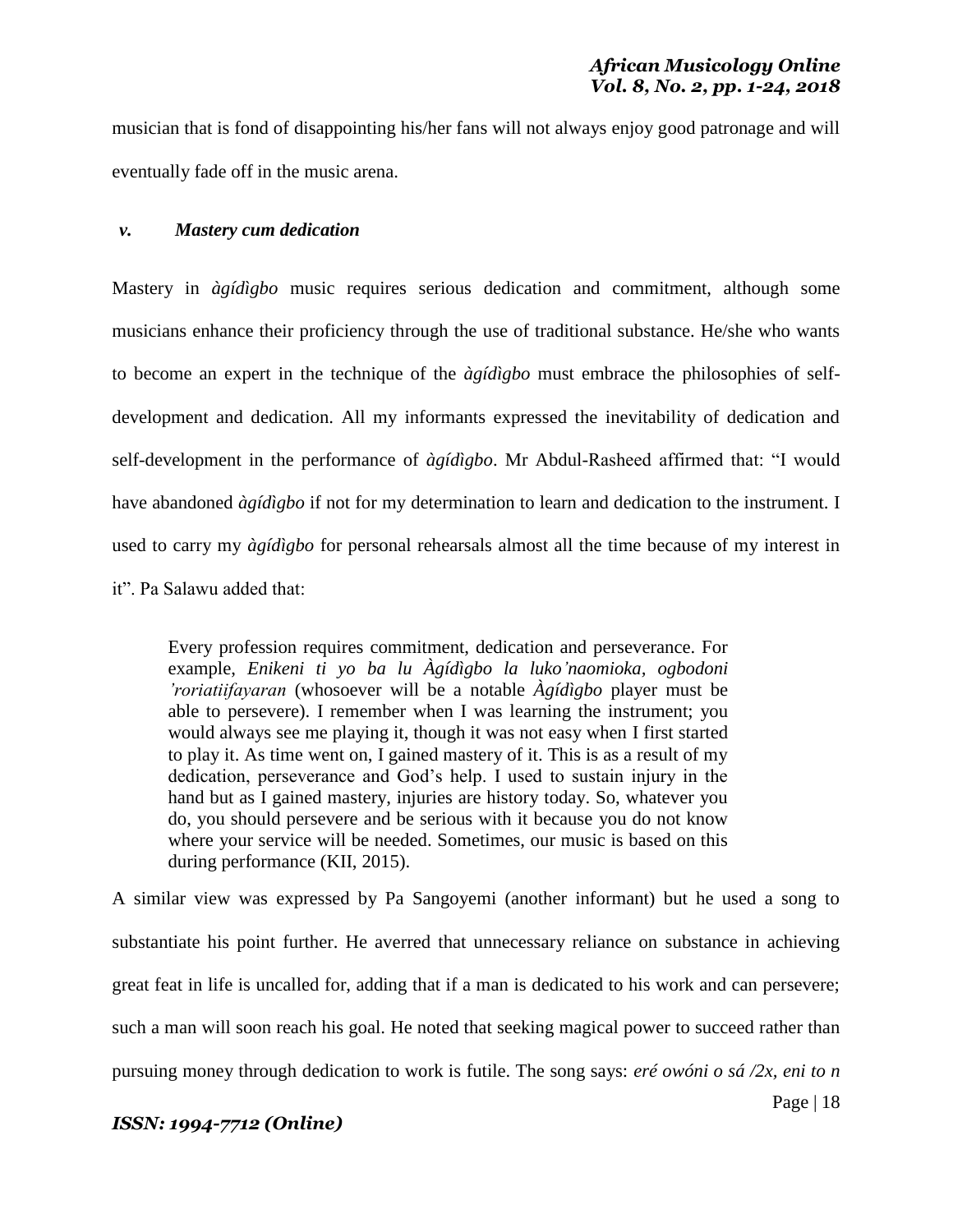*sáréògùngùn n tan ra rẹ̀ jẹ; eré owóni o sá (*work hard for money; whoever runs after charms as substance deceives him/herself).

My informants claimed that their attainment in *àgídìgbo* performance was as a result of personal continuous practice and self-dedication to the instrument and the music since any public brilliant performance is preceded by serious private rehearsals. Any musician who fails to recognize the principles of mastery and dedication to the instrument cannot be a band leader because a band leader in an *àgídìgbo* group must be an expert on the *àgídìgbo*. Playing the *àgídìgbo* requires serious concentration during public performance as it involves playing the instrument and singing along. The musician must engage in long and dedicated private rehearsals. Playing the *àgídìgbo* requires total concentration of the player - both hands; head, mouth, legs and all mental faculties are fully engaged during performance. This is normally done to avoid shame; one must attain proper mastery of instrument which can only be achieved through dedication to rigorous practice and perseverance in order to attain a professional level in performance.

Mastery of one"s profession with dedication is held in high esteem among the Yorùbá and *àgídìgbo* musicians always advocate this in their activities. The musicians believe that "*pátápátá làá f'ọ́jú, kùnàkuna làá d'ẹ́tè; ojúàfọ́òfọ́ tán, ìjà nín dá'lẹè (it is better to be totally blind, it is* better to be absolutely leprous; half-sightedness usually results in conflict). This implies that it is better to be absolute in whatever one is doing because haphazardness in professionalism usually results in conflict; as such a person will not meet up with the expectation of society. If you do not possess mastery of your profession, you are sidelined. People will patronize other qualified hands. The musicians use any avenue in their musical performance to emphasize dedication to work and perseverance in one's endeavours.

# *ISSN: 1994-7712 (Online)*

Page | 19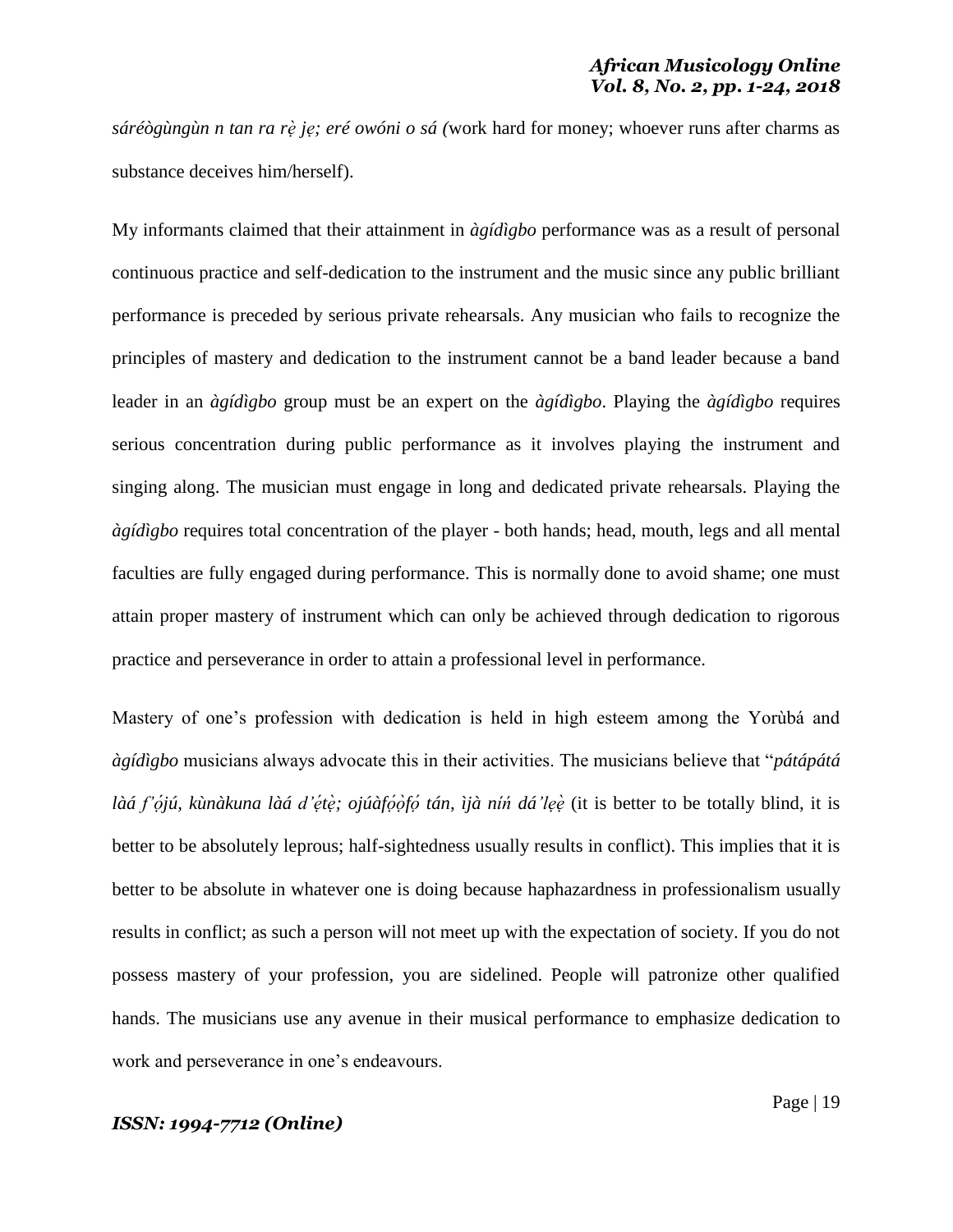#### *vi. Generosity*

*Àgídìgbo* musicians usually promote kind heartedness in musical performances. They do this by creating a funny atmosphere for their audience during their music performance. They make their music attractive to the audience and the audience also reciprocates with gifts (usually money). Mr Abdul-Rasheed Iroko claimed that:

A stingy musician cannot practice the music profession for long. Musicians must give money to people out of the proceeds from the outings so as to receive favour from people. A band must also be generous to band members so as to win their loyalty. We practice this and we teach our band members and audience to do the same through our music (KII, 2015).

It can be deduced from this quotation that generosity and humour are essential qualities of *àgídìgbo* musicians. All my key informants pointed to these two Yorùbá philosophies as essential principles for a successful musician. They believed that any musician that is tight-fisted cannot succeed in music. They noted that a musician must be generous to his/her band members; otherwise, s/he will lose his respect and eventually lose his/her members. He/she must not be stingy to those who ask from him and even those that do not ask but deserve his/her support. This is important because music, as it has been earlier said, belongs to the spiritual realm of the world and being stingy to the "world" may result in closed door of favour and success. This philosophy of being generous to all and sundry is so important in the lifestyle of the Yorùbá people. They believe that whoever is merciful shall receive mercy.

#### **vii.** *Humour*

It is normally expected that a musician be hilarious in his dealings with the audience. A dull musician will create a dull atmosphere which is not conducive to music performance. A musician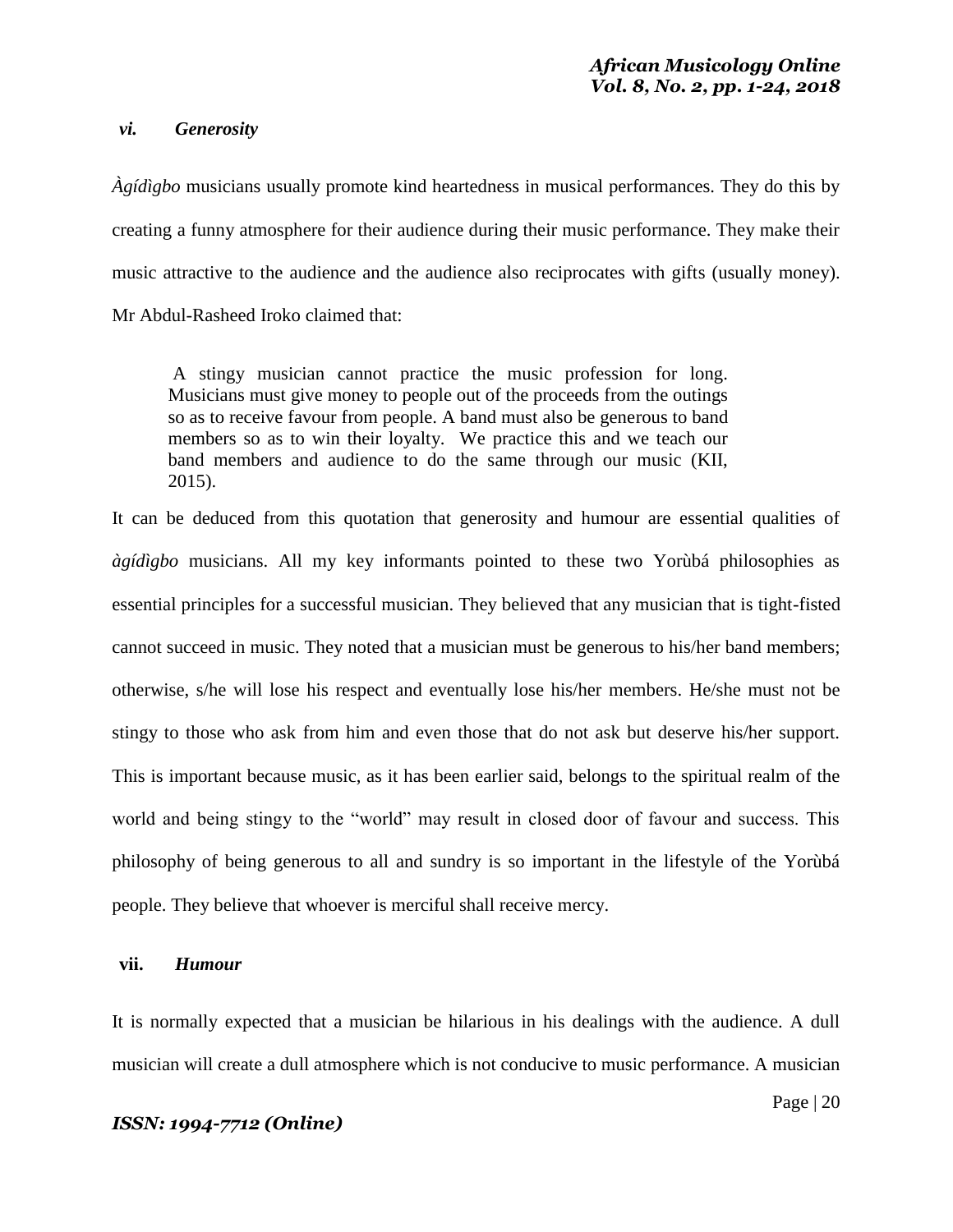is expected to be friendly and entertaining at the same time as the profession demands; otherwise, one will not have audience and will soon pack up from the music stage. One must be creative enough to introduce new materials in the repertoires and present them with humour so as to win the heart of the audience. For instance, all my key informants were so funny and accommodating during the interviews for this work. They noted that being humorous is a secret of their sustenance and their healthy living. They also explained that they use their music to create an atmosphere of humour and encourage people to emulate them. For instance, Pa Ganiyu "Dakaje explained that:

Unfriendly musicians cannot win the hearts of their fans. A musician must be humorous; otherwise, one would send fans away. When I perform my music, people laugh and are happy. Through that, they forget and dance away their sorrows, but if I am not happy myself, how will I make other people happy? That is why a musician must be hilarious in his music performance (KII, 2016).

Yorùbá people believe that no matter how beautiful a woman may be or how good her market may be, if she does not add humour, nobody will look at her side. These principles are part of good characters that the Yorùbá people stand for, culminating in what they call philosophy of *Ọmọlúàbí* stored in *àgídìgbo* music for future use.

#### **CONCLUSION**

There are so many of these Nigerian ethics and identity in *àgídìgbo* music and a few of them have been discussed one after the other. The Yorùbá ethics which *àgídìgbo* music preserves promotes include: communal and solidarity, greeting and courtesy, chastity and fidelity; good character, good manners in speaking, bravery and collectiveness that promote unity and progress. All these principles are referred to as characteristics of the *Ọmọlúàbí* and they are the golden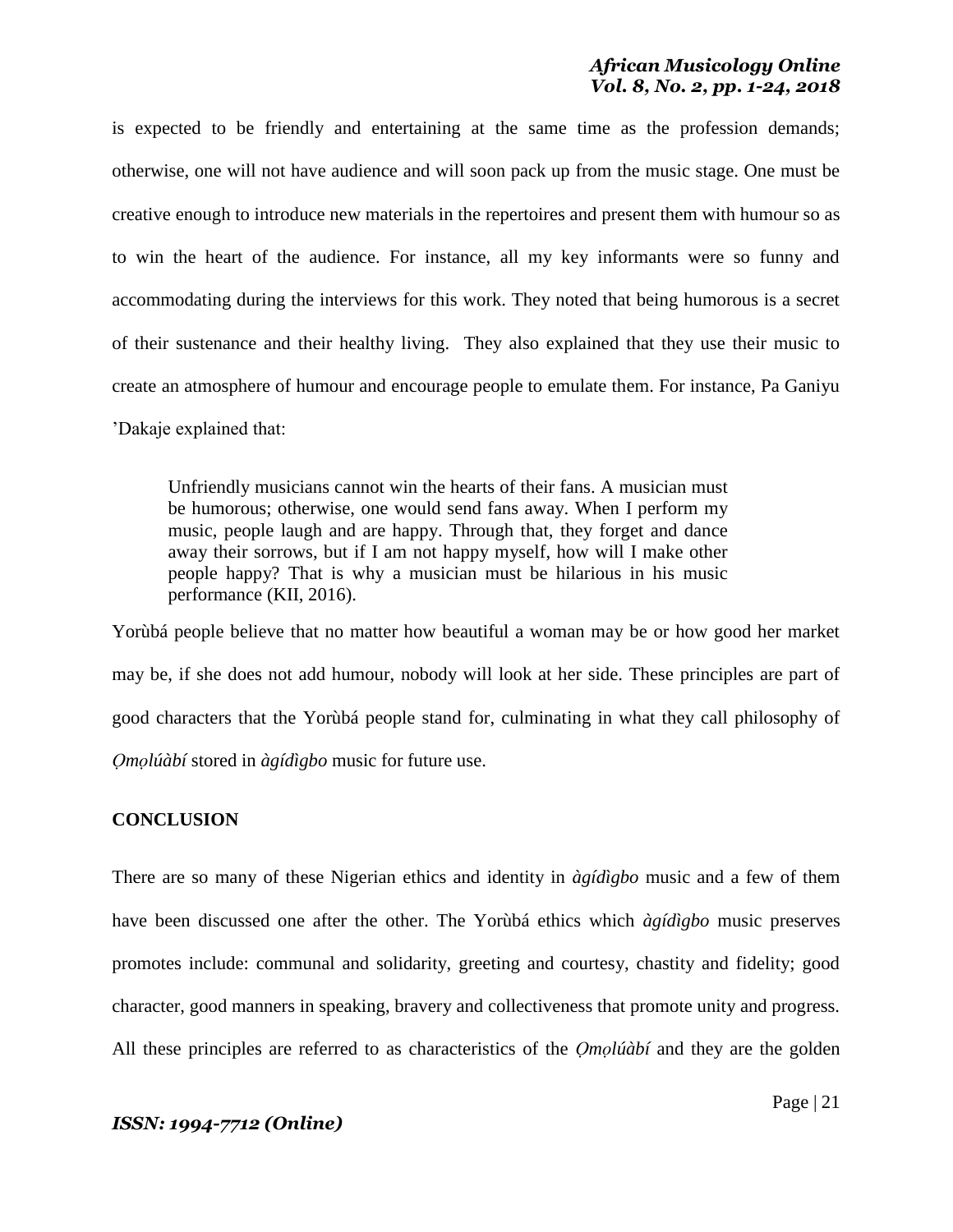rules for the Yorùbá people. When people do violate these ethical issues, disharmony and conflict are inevitable among the people in society. Àgídìgbo is viable means through which Nigerian ethics and identity are kept for contemporary and future usages.

### **REFERENCES**

- Akangbe, C. A. (2017). Non-verbal Communication. In T. Falola, & A. Akinyemi (eds.), *Culture and Customs of Yorùbá* (pp. 47-58). Texas: Pan- African University Press.
- Akinlabi, A., & Adeniyi, H. (2017). The Language and its Dialects. In T. Falola, & A. Akinyemi (eds.), *Culture and Customs of Yorùbá* (pp. 31-45). Texas: Pan-African University Press.
- Derrida, J. (1995). Archive Fever: A Freudian Impression. *Diacritics,25*(2), 9-63.
- Edensor, T. (2002). National Identity, Popular Culture and Everyday Life. Retrieved from: https://www.researchgate.net/publication/205836856. Accessed: May 23, 2018.
- Emielu, A. (2006). Foreign Culture and African Music. *An Encyclopedia of the Arts, 8*(1), 27-34.
- Falola, T. (2013). Atlantic Yoruba and the Expanding Frontiers of Yoruba Culture and Politics.In *The African Diaspora: Slavery, Modernity, and Globalization*(PP. 118-162). New York: University of Rochester Press.
- Hamzat, S.A.O. (2017). Songs. In T. Falola, & A. Akinyemi (eds.), *Culture and Customs of Yorùbá* (pp. 159-168). Texas: Pan- African University Press.
- Kubik, G. (1964). Generic Names for the *Mbira*. *African music*, *3*(3), 25-36.
- Muller, C.A. (2002). Archiving Africanness in sacred song. *Ethnomusicology,46*(3), 409-431.
- Nketia, J. K. (1974). The Musical Heritage of Africa. *Daedalus*, 151-161.
- Olunlade, F.(2017). Ethics, social control, and management structure. In T. Falola, & A. Akinyemi (eds.), *Culture and Customs of Yorùbá* (pp. 805-815). Texas: Pan- African University Press.
- Omofoyewa, K.A. (2017). Idioms, Proverbs, and Dictums. In T. Falola, & A. Akinyemi (eds.), *Culture and Customs of Yorùbá* (pp. 99-111). Texas: Pan- African University Press.

Omojola, B. (1995). *Nigerian Art Music*. Ibadan: IFRA.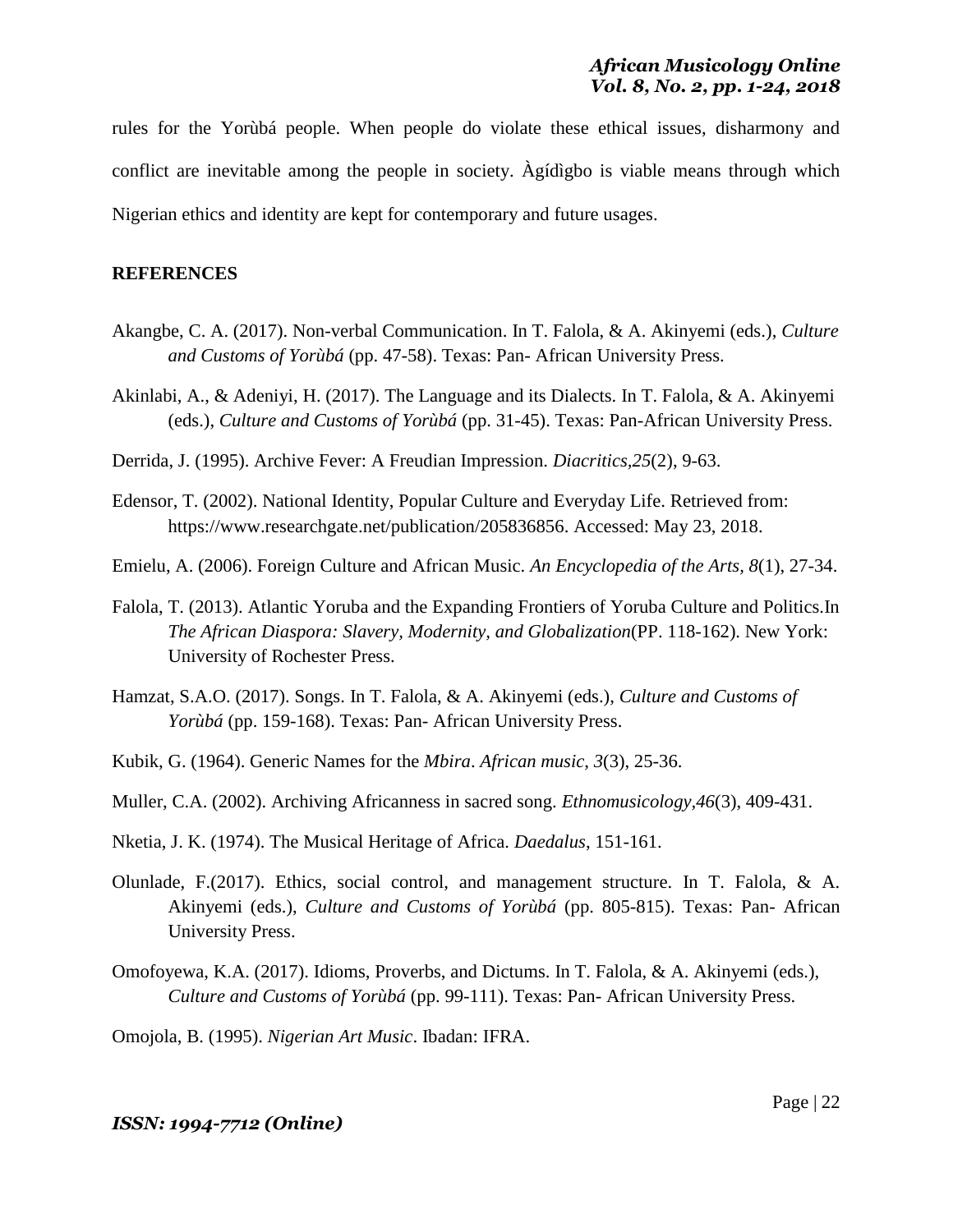\_\_\_\_\_\_\_\_\_ (2006). *Popular Music in Western Nigeria: Theme, Style and Patronage System*. Ibadan: IFRA.

\_\_\_\_\_\_\_\_\_(2012). *Yorùbá Music in the Twentieth Century: Identity, Agency and Performance Practice.* New York: University of Rochester Press.

- Opadotun, O. (1986). Àròkọ: Àwọn Àmì àti Ìrò Ìbánisọ̀rọ̀ L"áyé Ìjelòó. Ibadan:*Vantage Publishers.*
- Otsemaye, J. (2017). Social customs and lifestyle. In T. Falola, & A. Akinyemi (eds.), *Culture and Customs of Yorùbá* (pp. 857-864). Texas: Pan- African University Press.
- Raji-Oyelede, A. (1999). Postproverbials in Yorùbá culture: A playful blasphemy. *Research in African literature 30.1.* Indiana University. Pp 74-82. Retrieved from http://www.jstor.org.
- Sanga, I. (2014). Postcolonial Archival Fever and the Musical Archiving of African Identity in Selected Paintings by Elias Jengo. *Journal of African cultural studies,26*(2), 140-154.

### **Appendix 1: Key Terms**

*Àrokò*- this is one of the symbol communication systems among the Yorùbá and probably the most popular among others. It is a process that uses parceled object/objects to pass messages across from the sender/encoder to the receiver/decoder through a human medium. It employs both human and material elements for its operation. See Akangbe (2017) for more explanation on *àrokò.*

*Ààlè* - this is a form of non-verbal communication among the Yorùbá in which an object is put on property and farm produce to preserve it from trespassers. It is a traditional way of passing warning to all not to overstep their bounds which usually has a dire consequence for any violator. *Agà* - this is another non-verbal communication which includes the use of symbol-object to warn people not to trespass or be mindful of a certain danger that lies ahead. The consequence is graver for the trespassers compared to that of *ààlè*.